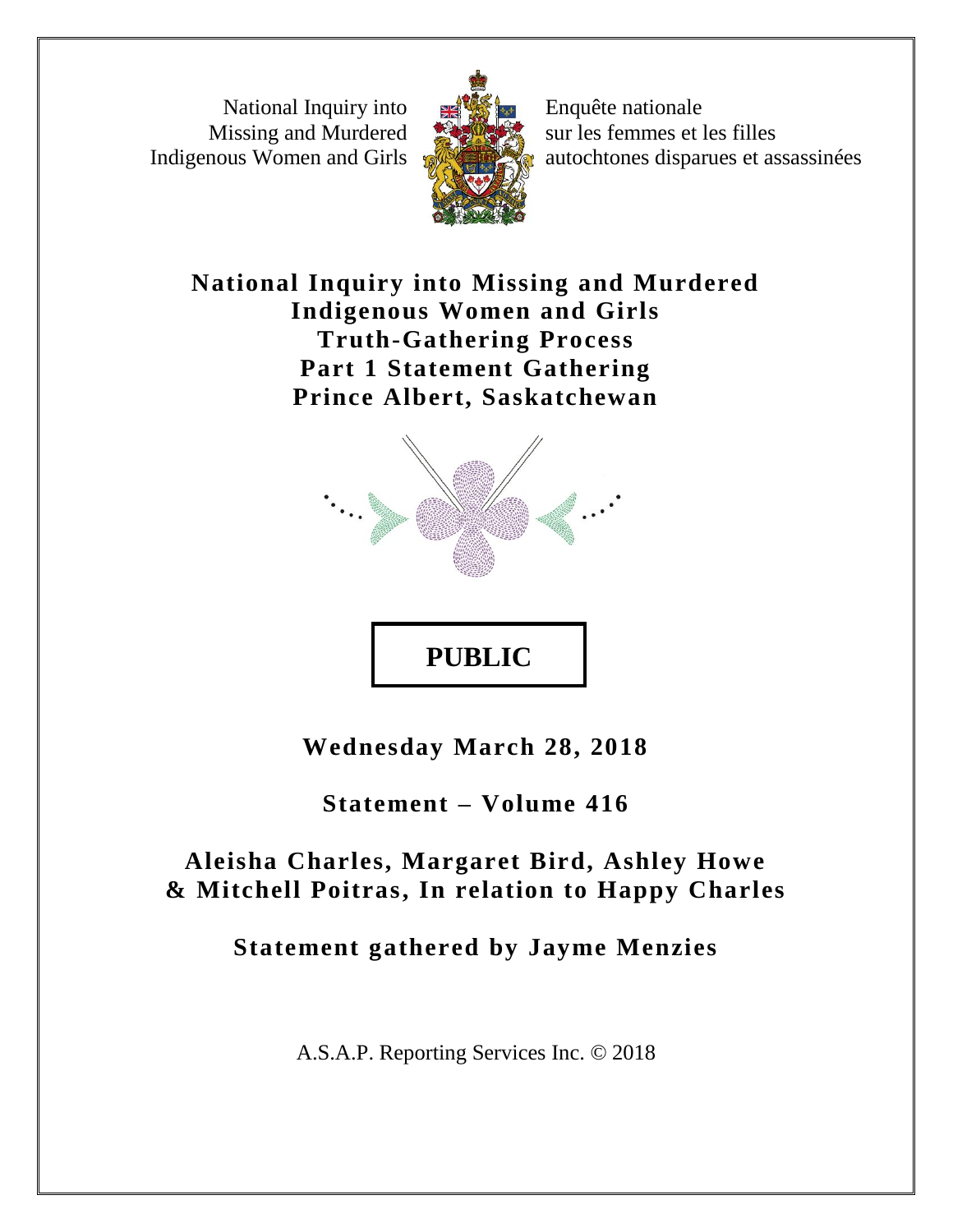**II NOTE**

The use of square brackets [ ] in this transcript indicates that amendments have been made to the certified transcript in order to replace information deemed inaudible or indecipherable by the original transcriptionist. Amendments were completed by listening to the source audio recording of the proceeding and were made by Maryiam Khoury, Public Inquiry Clerk with the National Inquiry into Missing and Murdered Indigenous Women, Girls and 2SLGBTQ, August 1st and 2nd, 2018 at Ottawa, Ontario.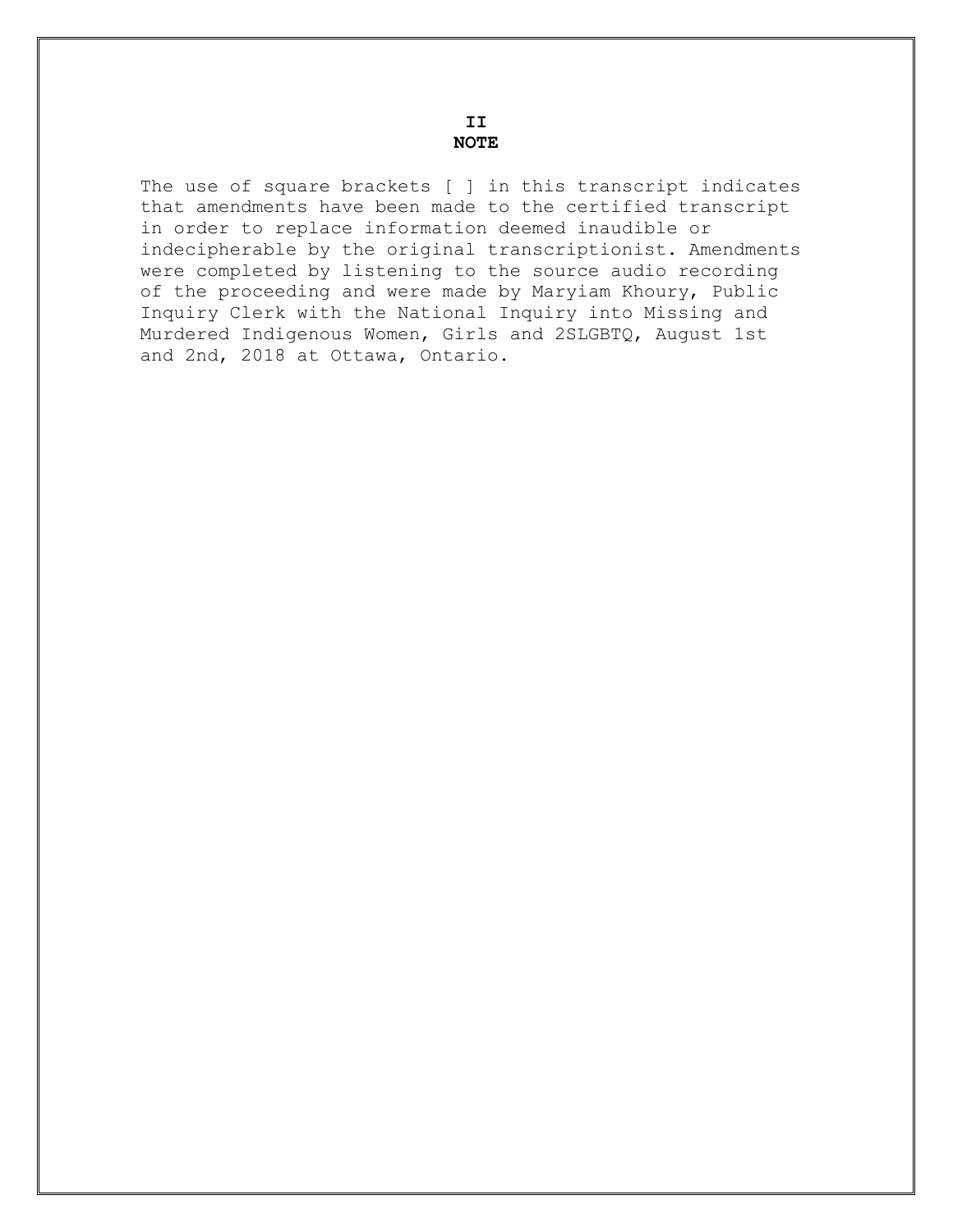#### **III TABLE OF CONTENTS**

| Statement Volume 416                                                         |             |
|------------------------------------------------------------------------------|-------------|
| <b>March 28, 2018</b>                                                        |             |
| Witnesses: Aleisha Charles, Margaret Bird,<br>Ashley Howe & Mitchell Poitras |             |
| Statement gatherer: Jayme Menzies                                            | <b>PAGE</b> |
| Testimony of Aleisha Charles et al 1                                         |             |
| Reporter's certification $\ldots \ldots \ldots \ldots \ldots \ldots$         |             |

**Documents submitted with testimony: none.**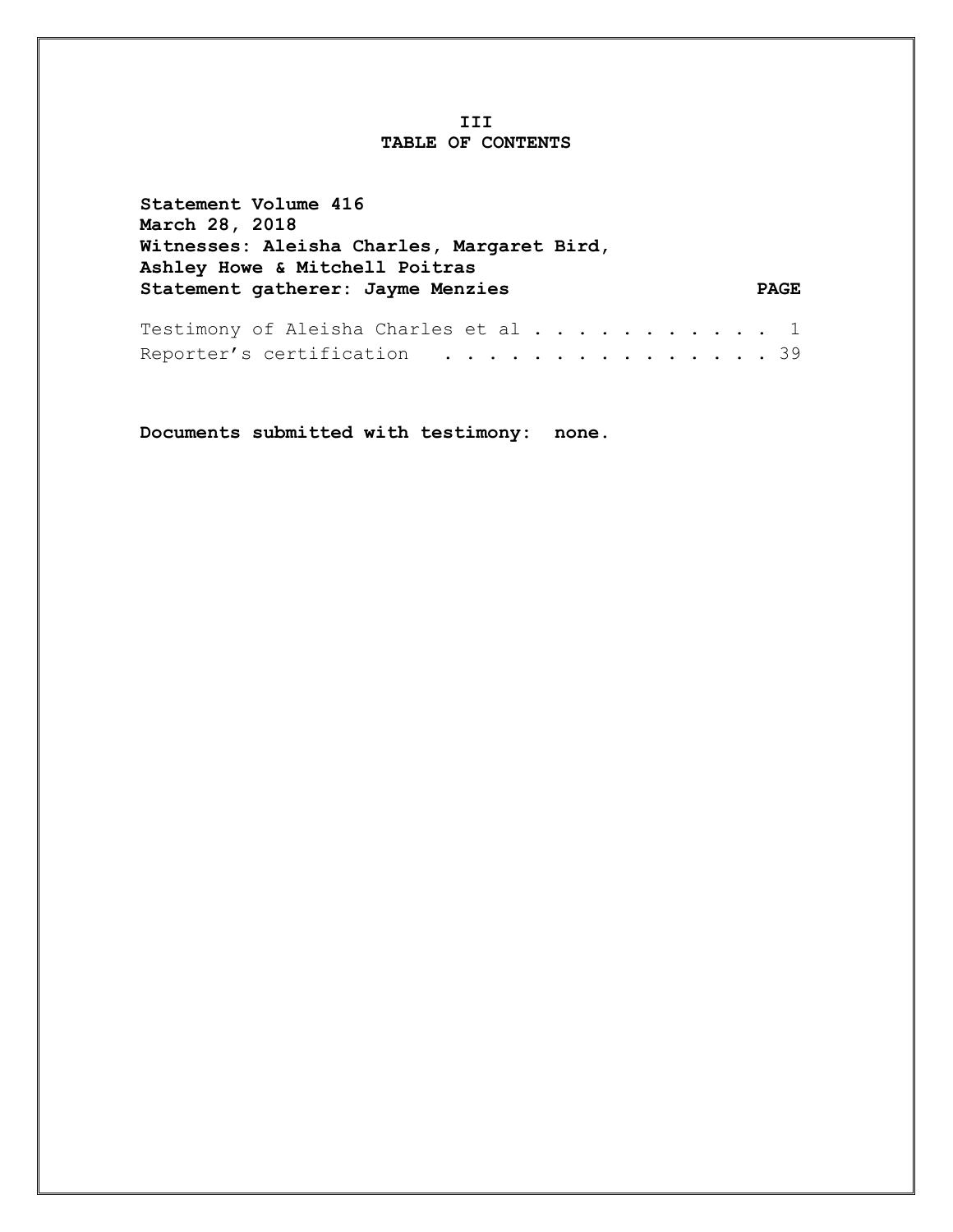Statement - Public 1 Charles, Bird, Howe & Poitras (Happy Charles)

 Prince Albert, Saskatchewan --- Upon commencing on Wednesday, March 28, 2018 3 at 4:04 p.m. MS. JAYME MENZIES: I'm going to introduce myself. I'm Jayme Menzies, and I am from Manitoba. The date is March 28th, and it's 4:04. So I'm going to hand the floor over to Mitchell, and if you don't mind introducing yourself, and then you can get us started. MR. MITCHELL POITRAS: My name is Mitchell Poitras, and I am from La Ronge, Saskatchewan. I'm here to talk about my sister that's been missing since April of 2017, and just really when she went missing. I feel like we had only our family - my immediate family - helping. And it really makes us, makes somebody feel helpless in a way because it's such a big city, and we're not used to the city because we live in a town. And you come to the city to look for somebody, just, you don't know where to look. And, yeah. You feel helpless. And, yeah. There was only about eight of us, looking, searching. And it's just really, I don't know, mind blowing, I guess. Like, how we're, how we're disconnected from our own neighbours. We no longer talk to our neighbours. We no longer have that connection. As I was growing up, I felt a disconnection because I did a, I did drink a lot and did drugs. But now I'm starting to understand my connection, where I should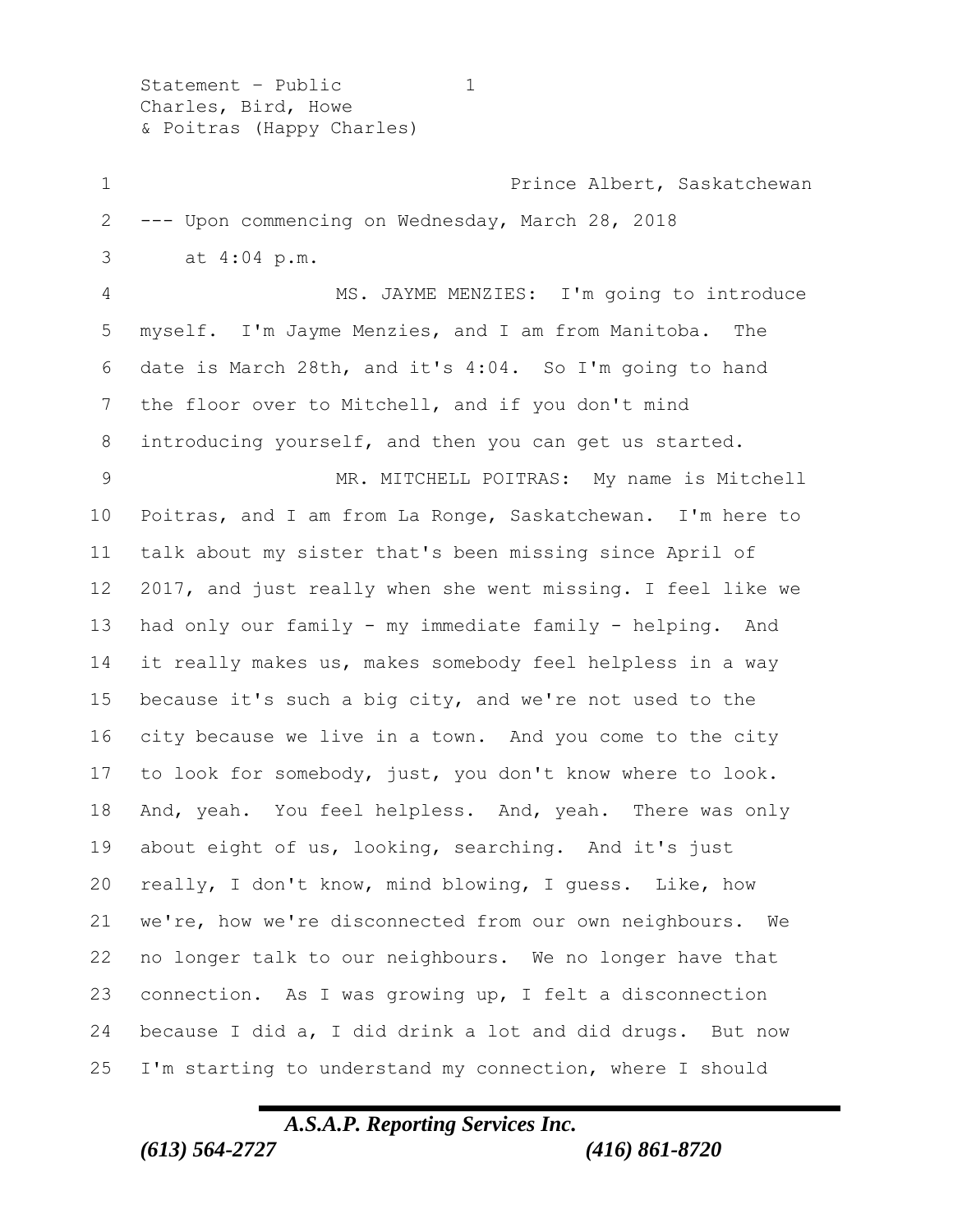Statement - Public 2 Charles, Bird, Howe & Poitras (Happy Charles)

| $\mathbf 1$     | come from. Like, our culture is gone, our language. I       |
|-----------------|-------------------------------------------------------------|
| 2               | don't know my own language. Um, yeah. Just identity. My     |
| 3               | own identity is gone and you are disconnected with each     |
| 4               | other didn't keep it to find my sister. I think we all      |
| 5               | should be together and working together as a community, but |
| 6               | my community in La Ronge - because she's not even from      |
| 7               | Prince Albert - so not much people know, knew her. So it's  |
| 8               | hard to get help from people that don't know what [who]     |
| 9               | that person is. So I'm sure they'd help a family member,    |
| 10 <sub>o</sub> | but not just a random, random thing to do.                  |
| 11              | You girls want to say anything?                             |
| 12 <sup>°</sup> | Yeah, just -- I don't know. Just really, pretty hard.       |
| 13              | MS. JAYME MENZIES: Can I ask you a                          |
| 14              | question about that?                                        |
| 15              | MR. MITCHELL POITRAS: Um-hum.                               |
| 16              | MS. JAYME MENZIES: So when she went                         |
| 17              | missing initially, did somebody contact the police right    |
| 18              | away, or what, what happened there? What was the timeline?  |
| 19              | MR. MITCHELL POITRAS: My mom I'm pretty                     |
| 20              | sure got contacted --                                       |
| 21              | MS. ASHLEY HOWE: Within a week.                             |
| 22              | MR. MITCHELL POITRAS: -- yeah. Within                       |
| 23              | the week she went missing, because before she went missing, |
| 24              | like, before she actually went, went missing, she was       |
| 25              | missing before that. And I guess her boyfriend had her      |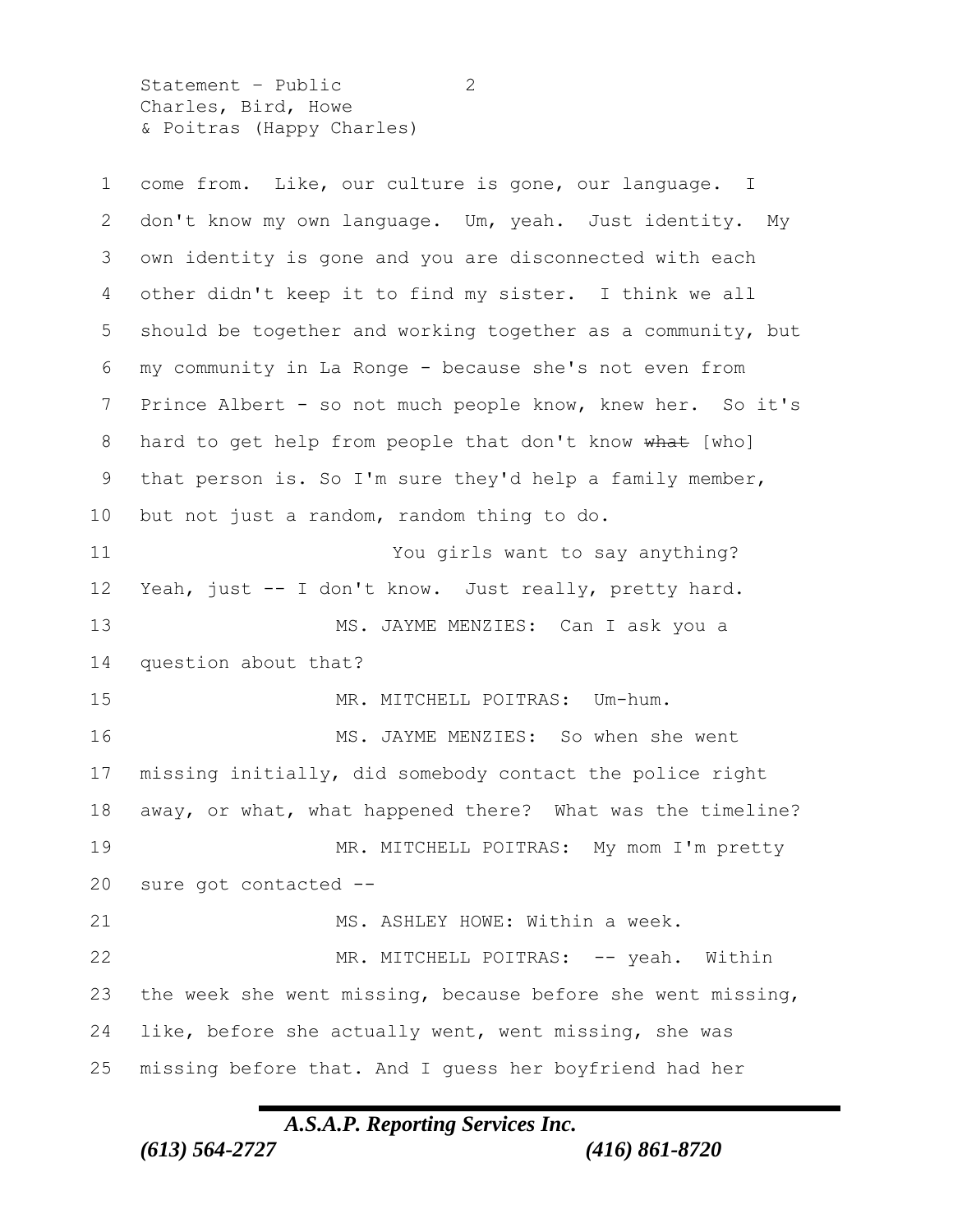Statement – Public 3 Charles, Bird, Howe & Poitras (Happy Charles)

 locked up, but the police don't investigate him or do anything it seems. Like, they don't -- I don't know. I don't want to say they don't care, but it seems they don't want to, they don't want to go forward on investigating further -- MS. JAYME MENZIES: Right. 7 MR. MITCHELL POITRAS: -- who the, who the, um, guilty people might be. Like, usually when somebody goes missing, you look, you look at their spouse - 11 MS. JAYME MENZIES: Yeah. 12 MR. MITCHELL POITRAS: -- like, that's usually the first person you think. But no, in that -- in my sister's case they didn't -- well I don't know if they investigated him or -- because I've seen him going around searching, like, for two days, and then he was gone again back to his lifestyle. 18 MS. JAYME MENZIES: Um-hum. Right. So she -- nobody was hearing from her for about a week, and then we called the cops, and then they pronounced her missing, kind of thing. 22 MS. ASHLEY HOWE: Well, we knew, like, she was in Prince Albert, and even then, we didn't get a hold of her, like, the next day or two. So -- and then we all came down.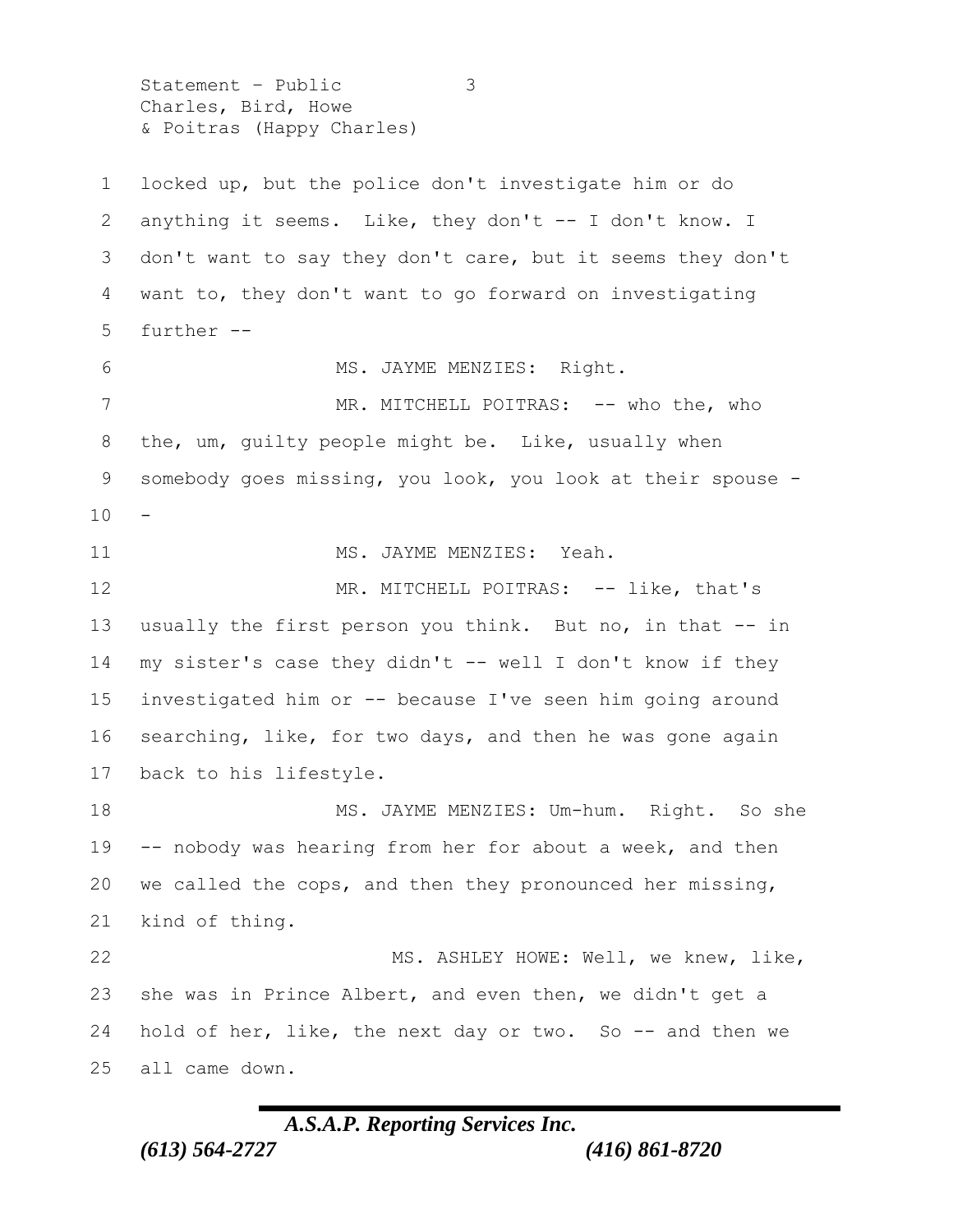Statement - Public 4 Charles, Bird, Howe & Poitras (Happy Charles)

1 MR. MITCHELL POITRAS: And for some 2 reason, his mom phoned my mom, and she never talks to my 3 mom. 4 MS. MARGARET BIRD: I think the (inaudible) 5 [one time --] the last time we talked to her was the 2nd -- 6 MR. MITCHELL POITRAS: Um-hum. 7 MS. MARGARET BIRD: -- and then the 3rd was 8 the last time they saw her on video. And then maybe 6th or 9 the 7th, I got a message, from, from [M.], that's 10 [Boyfriend]'s brother's wife, and she asked me what 11 happened to my mom. And right after that she started 12 naming some other guy's name. I forgot what his name was, 13 but I have it on my phone. 14 MR. MITCHELL POITRAS: Um, [B.]? Is that 15 the one? 16 MS. MARGARET BIRD: No, this was a 17 different name. 18 MS. ASHLEY HOWE: (<del>Inaudible</del>) [That's what] 19 they're talking about in Saskatoon or something. 20 MS. MARGARET BIRD: No, they said that he 21 was in La Ronge and he was, he would  $-$  [A.] said that she 22 was last seen in La Ronge with him. She said -- I don't 23 know. Her story seemed, like, really mixed up, though. 24 (*Several people speaking at the same time*) 25 MS. ASHLEY HOWE: By herself and she was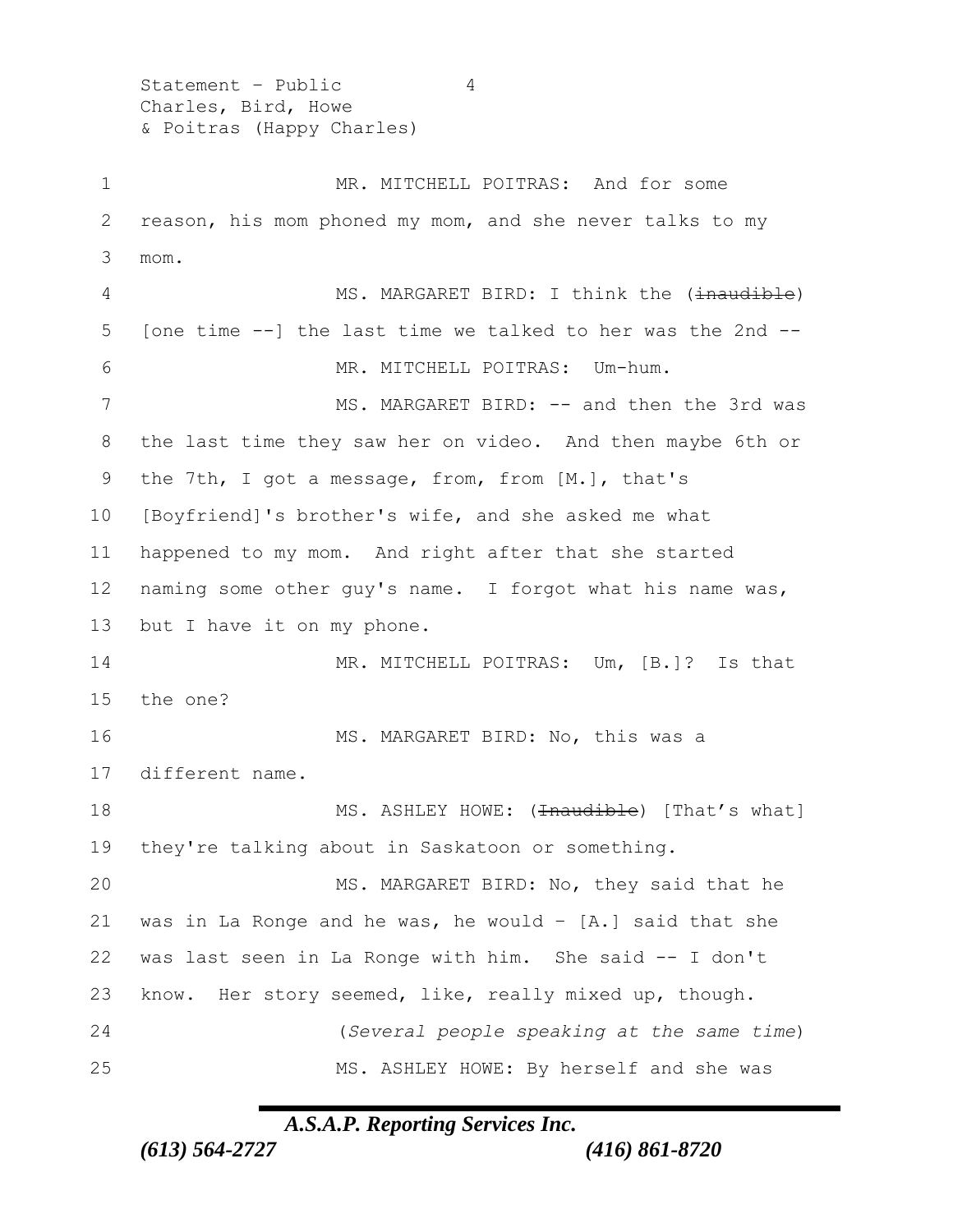Statement – Public 5 Charles, Bird, Howe & Poitras (Happy Charles)

 with [Boyfriend] when she got here. Because they met up. MR. MITCHELL POITRAS: And another thing 3 that I find very disturbing, actually, is we hacked into my sister's Facebook and we checked the messages from her boyfriend, [Boyfriend], and there was only four messages between each other in that whole time they were dating -- or together. They have a child together. There's only four messages between them in that Facebook. And I looked at all the other old messages and you could see absolutely everyone. Somebody went in there and deleted them, which is -- I don't know. Just makes me want to tear my hair out. It's so obvious, like -- 13 MS. JAYME MENZIES: Right. 14 MS. ASHLEY HOWE: Yeah, and the message was, 16 Th, what happened to you the other 17 night?" Well, would you wait a few nights to message her when she has nowhere else to call there besides to see you? MR. MITCHELL POITRAS: Um-hum. She was going to go see him. 23 MS. JAYME MENZIES: Hum. MS. ASHLEY HOWE: Because he waited a few days after she got there. Because, like, as soon as she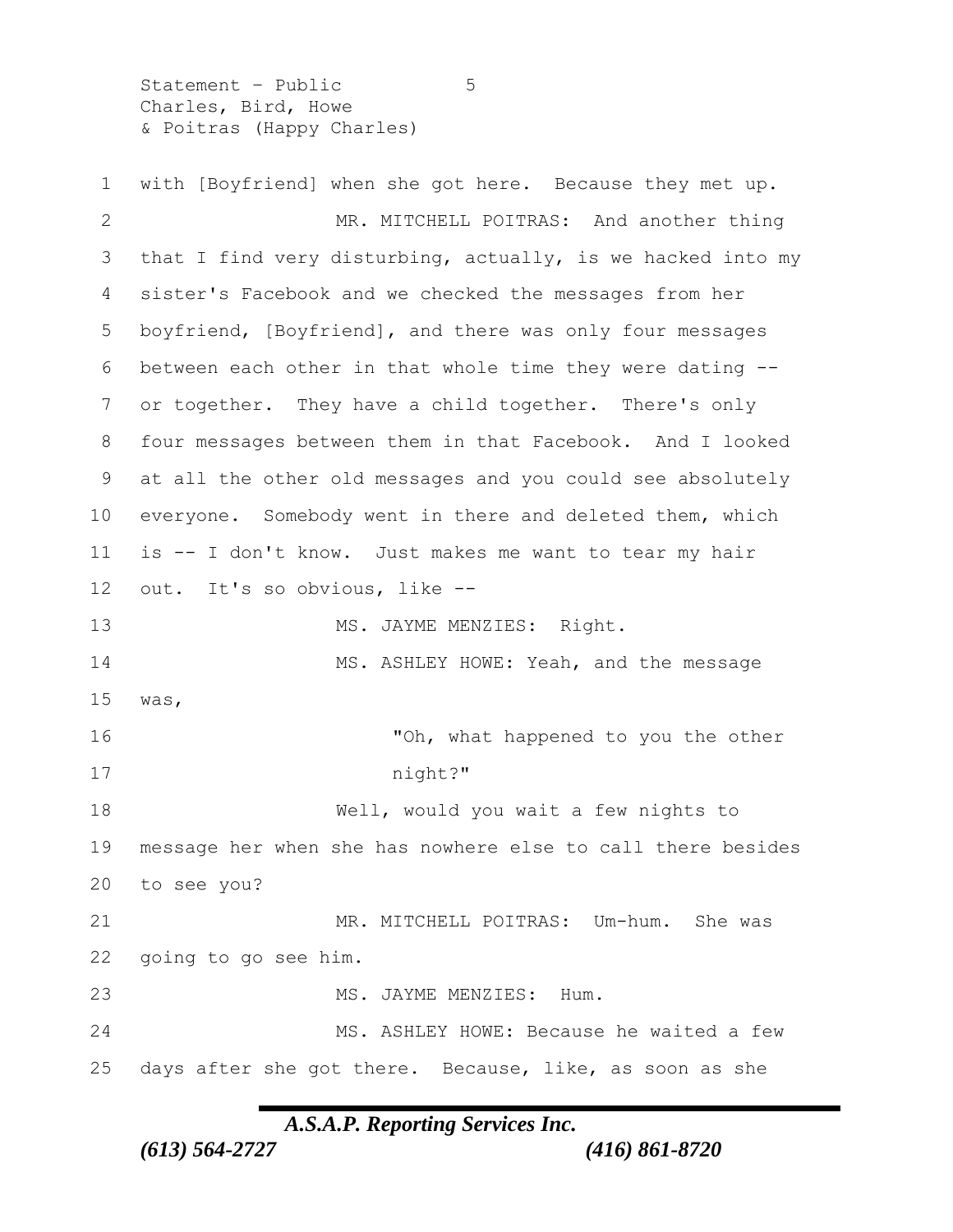Statement - Public 6 Charles, Bird, Howe & Poitras (Happy Charles)

 got there to P.A., that was within the day she went missing.

 MR. MITCHELL POITRAS: And there's some footage I seen but, but, I don't know. It doesn't seem like she's doing what they say -- the police think that she's doing. They think that she's just digging in the garbage. It doesn't look that way. 8 MS. ASHLEY HOWE: Sometimes it looks like she's hiding in some of those pictures, too, they showed

 us. But then, can't they keep following her to see more? Like, didn't get that much out of those videos and pictures.

13 MR. MITCHELL POITRAS: And street cameras, they didn't show us those. MS. MARGARET BIRD: They started bringing 16 up the name [A.R.], that they saw her with him, and [E.]'s. MS. ASHLEY HOWE: But that's not even who she was with in Prince Albert. MR. MITCHELL POITRAS: Yeah. He was in La Ronge the whole time. They were just -- MS. JAYME MENZIES: It's just a lot of conflicting -- MR. MITCHELL POITRAS: Yeah. They're -- 24 MS. JAYME MENZIES: -- stuff, stuff. MR. MITCHELL POITRAS: It's like

#### *A.S.A.P. Reporting Services Inc.*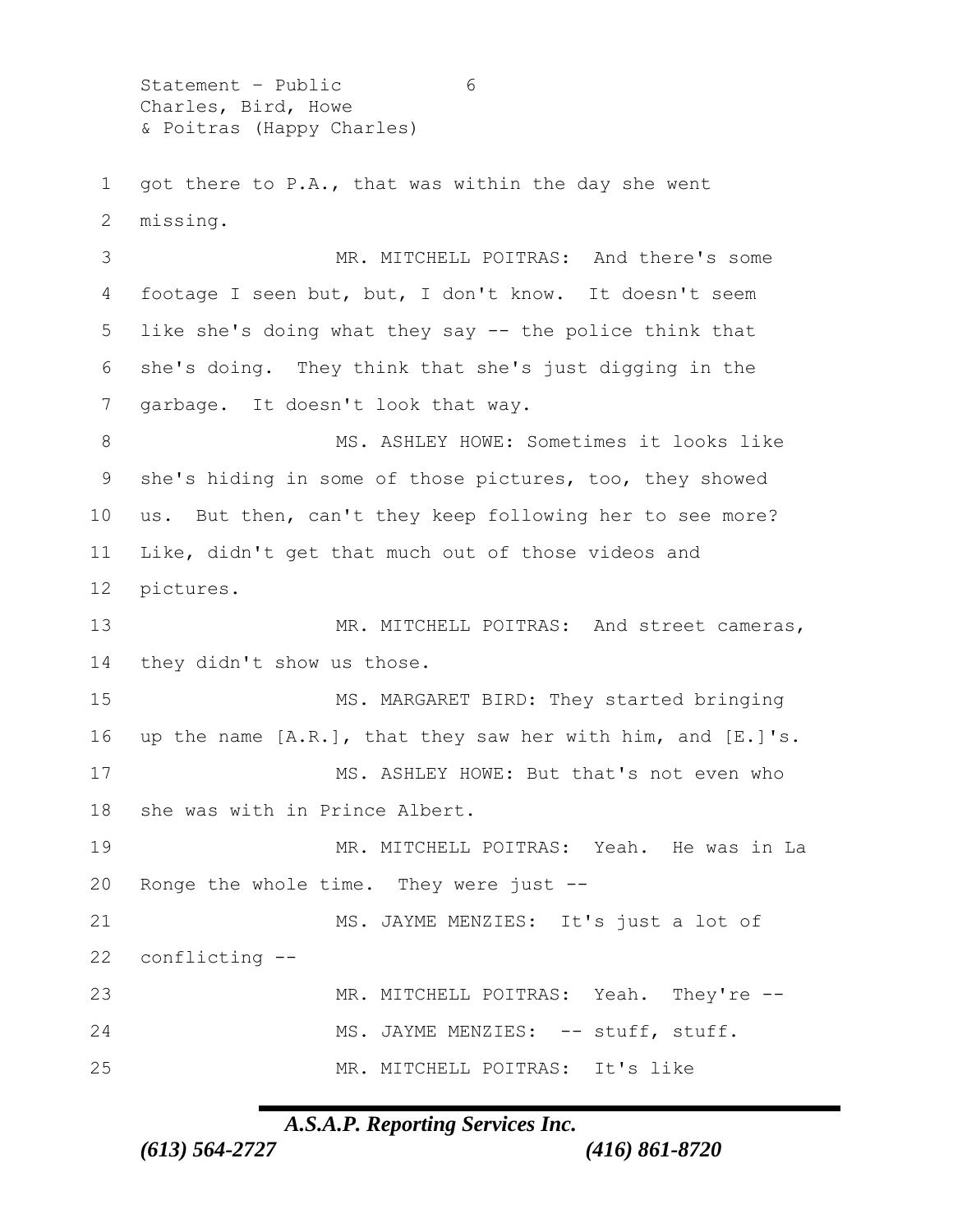Statement – Public 7 Charles, Bird, Howe & Poitras (Happy Charles)

 [Boyfriend]'s family knew that they were trying to confuse us on our own search. 3 MS. ASHLEY HOWE: (<del>Inaudible</del>) [Might] even seen her that -- when she hitchhiked. Because she stopped by my work, and she was all by herself. She wasn't with no one. And I guess that's when she left the apartment and hitchhiked there. 8 MS. JAYME MENZIES: So did the police start either investigating any of those guys right away or help you start searching right away? 11 MR. MITCHELL POITRAS: They didn't help search anywhere. 13 MS. ASHLEY HOWE: They just basically say, 14 TOh, she was missing a lot there." 15 MR. MITCHELL POITRAS: Yeah. They just pretty much disregard she's a human being because of her lifestyle. 18 MS. JAYME MENZIES: Right. MR. MITCHELL POITRAS: So she's living that lifestyle. They don't really seem to care. Because I remember -- I can't remember who it was - but they were talking about a lady that's a hooker. They were talking about that, and they were saying, "Oh, she's just a hooker." MS. JAYME MENZIES: Right. So they have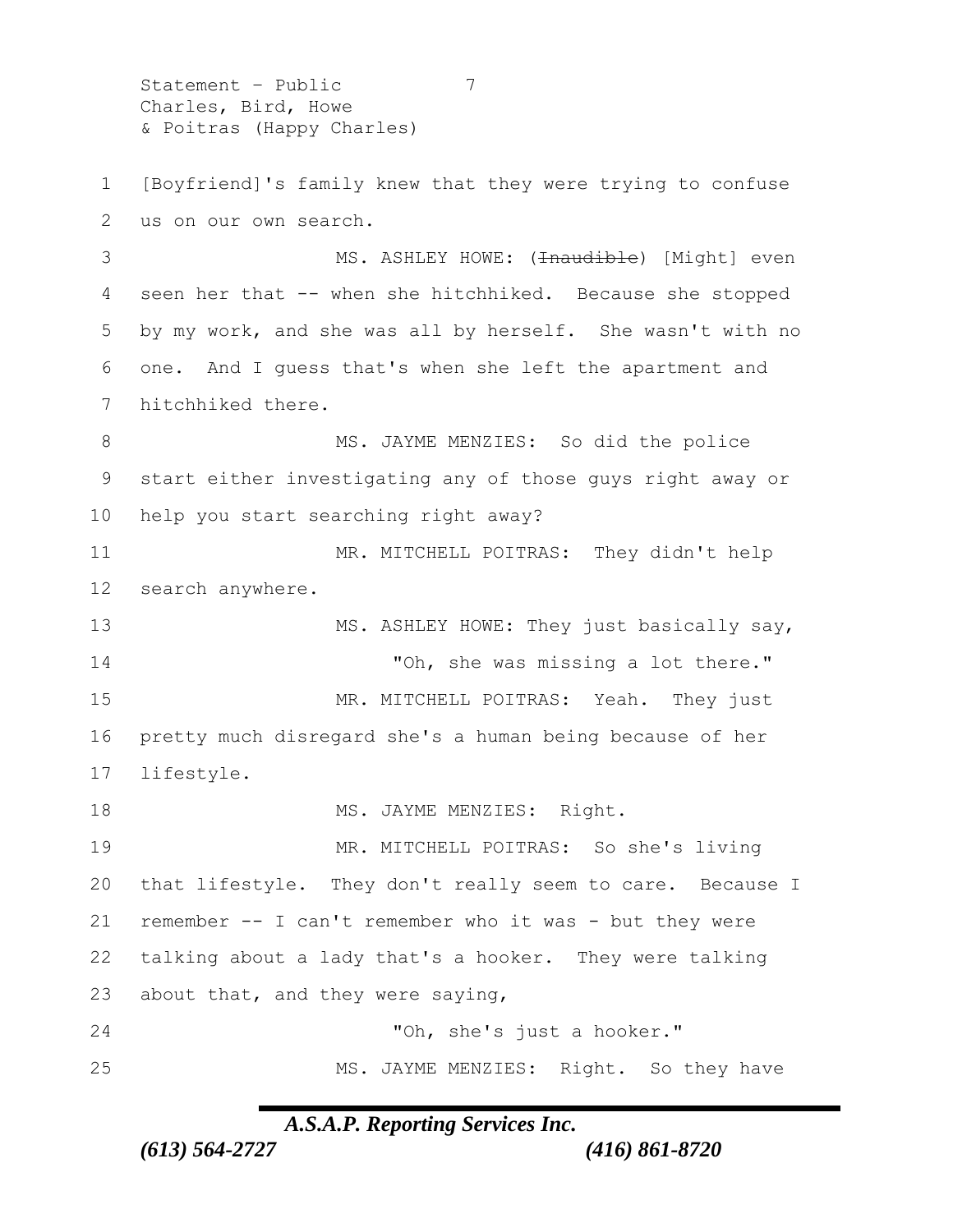Statement - Public 8 Charles, Bird, Howe & Poitras (Happy Charles) that attitude and that -- MR. MITCHELL POITRAS: That's a human being. MS. JAYME MENZIES: Um-hum. MR. MITCHELL POITRAS: It doesn't matter what they're doing; it's still a human being. And they have kids, they have families -- 8 MS. JAYME MENZIES: Right. good point. MR. MITCHELL POITRAS: They're somebody's sister, someone's relative, and you can't just take that away from other people just because of their lifestyle. Because there's people that love that person. And that kind of mentality is not something we should be putting into our future and our children's future. The hate needs to be -- I don't know. It's the way people are raised. I don't think it's the kids. There's no way kids can act that way. Yeah, it's a lot to do with the way we're brought up. But yeah, the help received, I don't -- I think I seen them once, but they weren't even searching where we were searching. They were just driving in an alley. That was the only time I seen the police actually searching. MS. ASHLEY HOWE: Couldn't have -- they could have been not even searching for her. Just a call or something.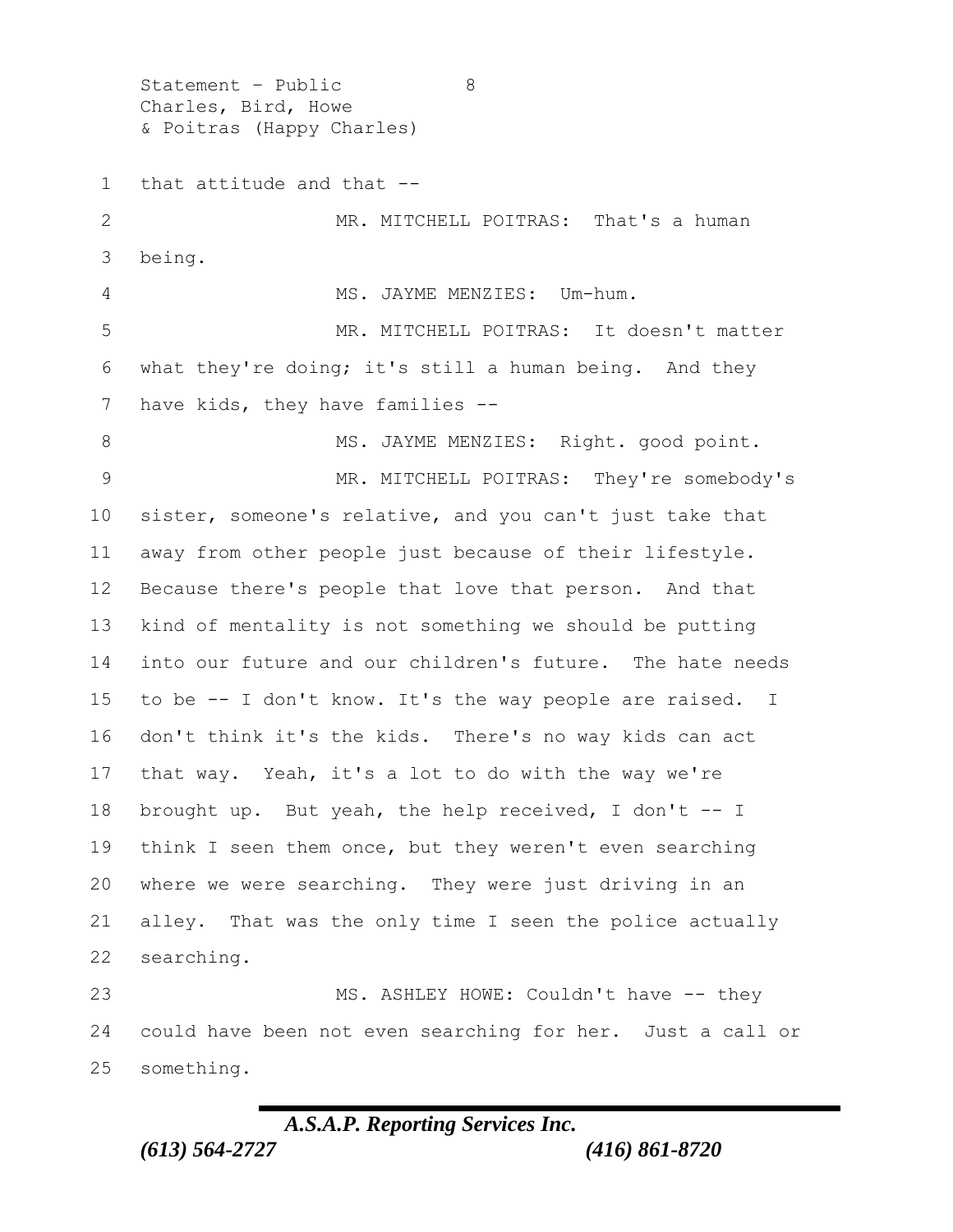Statement – Public 9 Charles, Bird, Howe & Poitras (Happy Charles)

1 MR. MITCHELL POITRAS: Yeah. They just 2 could have randomly. 3 MS. MARGARET BIRD: For a while there, 4 they'd come out when we, when we found something. 5 MS. ASHLEY HOWE: Yeah. They'd just come 6 check out what we'd find. Yeah. 7 MR. MITCHELL POITRAS: They could find, 8 like, shoes in the bush, and then we'd call them, and then 9 they'd just come and just come -- 10 MS. ASHLEY HOWE: They found, like, 11 backpack and stuff like -- 12 MS. JAYME MENZIES: Not necessarily 13 Happy's, but just people's -- 14 MS. ASHLEY HOWE: No, but just didn't want 15 to touch it and -- 16 MR. MITCHELL POITRAS: Um-hum. 17 MS. JAYME MENZIES: Oh, yeah. 18 MR. MITCHELL POITRAS: In case it was hers 19 or -- 20 MS. JAYME MENZIES: Right. 21 MS. MARGARET BIRD: And after a certain 22 point, they stopped, they stopped coming out when we called 23 them. 24 MS. JAYME MENZIES: So how, how is that on 25 your family here -- I guess you guys probably came into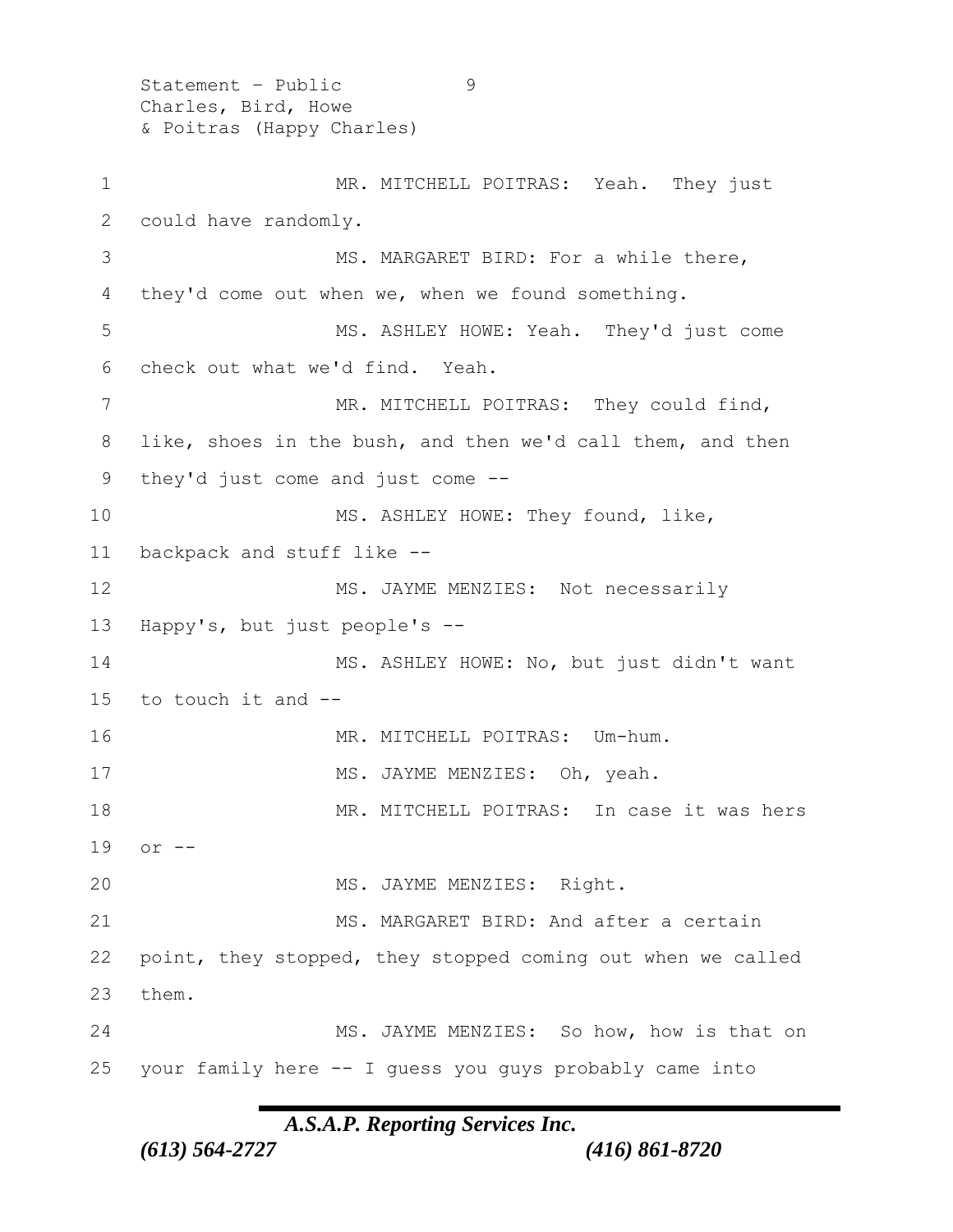Statement - Public 10 Charles, Bird, Howe & Poitras (Happy Charles) 1 Prince Albert and spent some time searching? 2 MR. MITCHELL POITRAS: Yeah. 3 MS. JAYME MENZIES: So how did it affect 4 the family having to do that? 5 MR. MITCHELL POITRAS: It took a lot of, 6 it took a lot of money. 7 MS. MARGARET BIRD: Energy. 8 MR. MITCHELL POITRAS: Yeah. 9 MS. ALEISHA CHARLES: I got dumped. 10 MS. JAYME MENZIES: Just because you were 11 devoting so much time to -- 12 MS. ALEISHA CHARLES: Yeah. 13 MR. MITCHELL POITRAS: To searching. 14 MS. MARGARET BIRD: Emotionally draining. 15 MS. JAYME MENZIES: Yeah. 16 MR. MITCHELL POITRAS: Yeah. Yeah, just -17 - I don't know. We just all probably feel so helpless, 18 like, it's such a big city, because we're not used to the 19 city and we don't know where the people that live that 20 lifestyle, we don't know where they go. Like, we asked the 21 people on the streets where spots are and we found a few 22 places, but no, no evidence of my sister. 23 MS. MARGARET BIRD: And it's just one piece 24 of evidence is when her hat was found. Some guy found it. 25 I forgot where it was. I think (inaudible) [it was]

### *A.S.A.P. Reporting Services Inc.*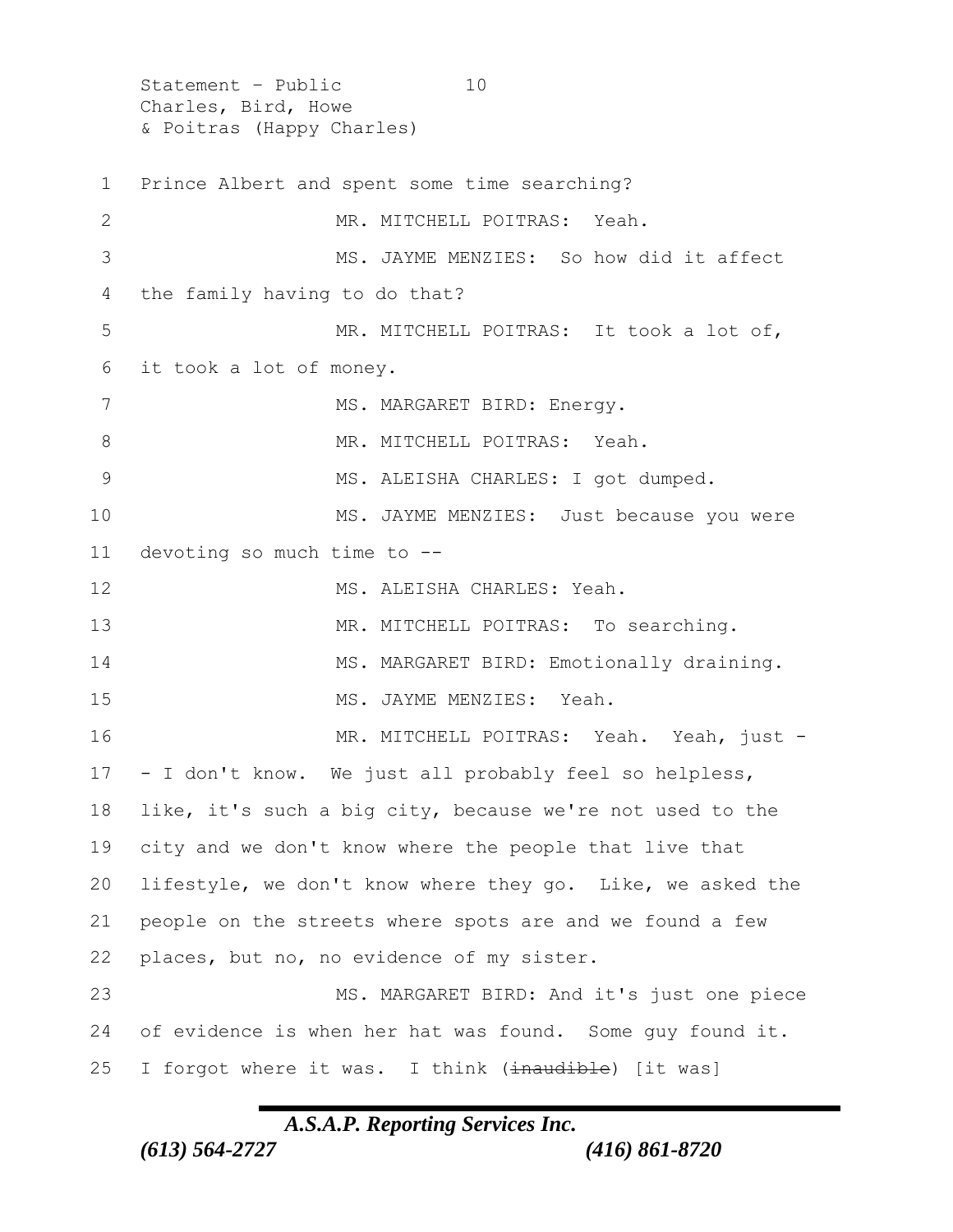Statement - Public 11 Charles, Bird, Howe & Poitras (Happy Charles) Twilight Hotel (ph), maybe. MR. MITCHELL POITRAS: Yeah. That sounds right. MS. MARGARET BIRD: That guy showed it to [Boyfriend] and he said, "Hey, this is Happy's hat." Because he saw my mom's name in the inside of it. And then right away, [Boyfriend] got really mad and grabbed the hat out of his hand and said -- he swore at him and said -- I forgot what he said. But he, but he put it in his backpack. And then that guy told my Kukom (ph) about it. And then my Kukom told the police. And the police didn't do anything with it MS. JAYME MENZIES: They didn't go ask [Boyfriend] about that or anything? 16 MS. MARGARET BIRD: No. 17 MS. ASHLEY HOWE: Like, they could have did, did more at the time with [Boyfriend] and then his mom, and -- I don't know. MS. MARGARET BIRD: It's just suspicious when she left. Like, she's been in the apartment for years, and all of a sudden, once my mom goes missing, like, a month later, she's out of there. (Several people speaking at the same time) MR. MITCHELL POITRAS: Changed her

# *A.S.A.P. Reporting Services Inc.*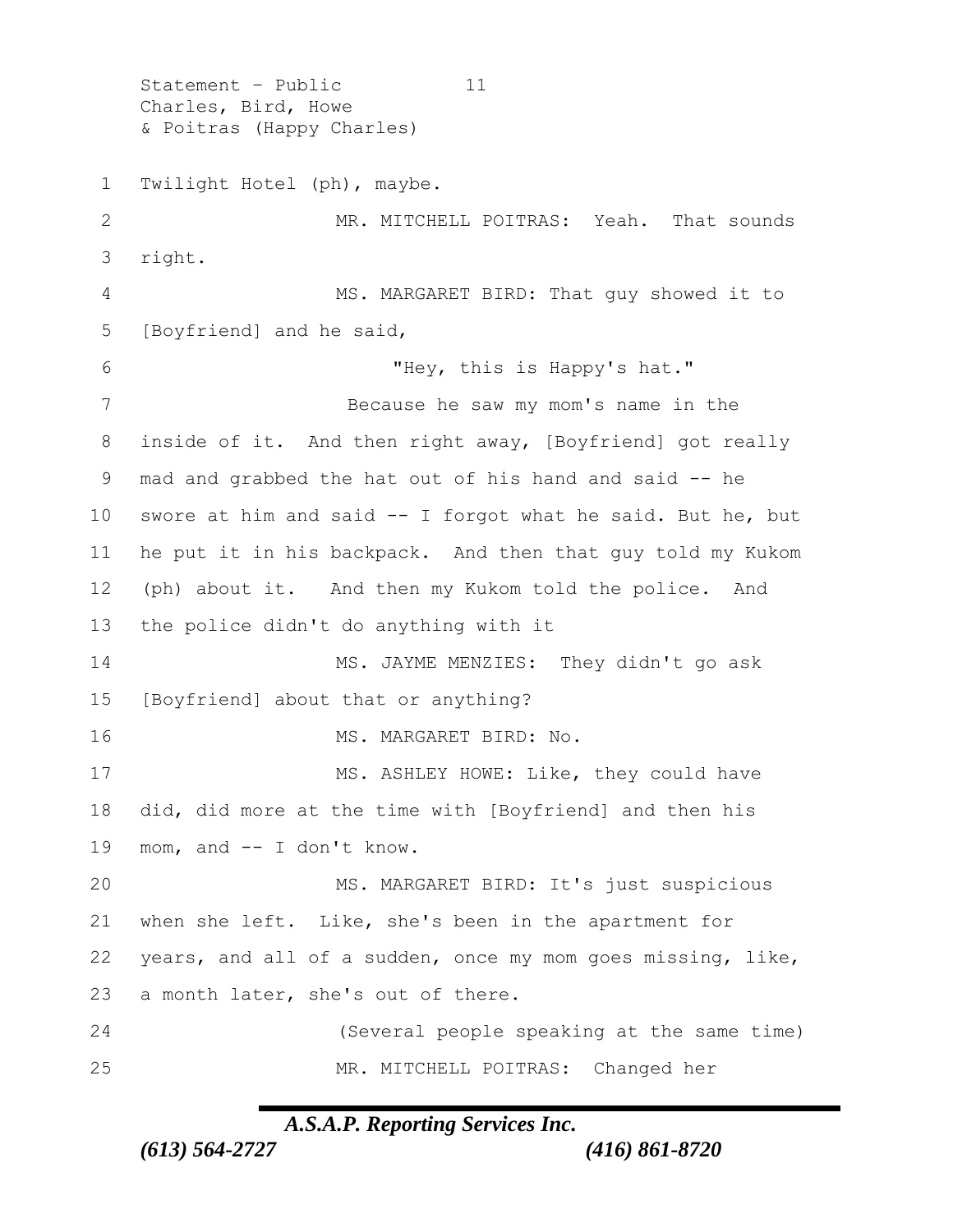Statement - Public 12 Charles, Bird, Howe & Poitras (Happy Charles)

1 vehicle. 2 MS. JAYME MENZIES: Who's this, sorry? 3 MS. MARGARET BIRD: [Boyfriend]'s mom. 4 MR. MITCHELL POITRAS: [Boyfriend]'s mom. 5 MS. JAYME MENZIES: Oh, okay. 6 MR. MITCHELL POITRAS: That's who he lives 7 with. 8 MS. JAYME MENZIES: Oh, okay. 9 MS. ASHLEY HOWE: And when he had her 10 before, [Boyfriend]'s mom was in that house. 11 MR. MITCHELL POITRAS: Yeah, yeah. She 12 let [Boyfriend] keep Happy, and we thought she was missing. 13 MS. JAYME MENZIES: Right. 14 MR. MITCHELL POITRAS: And she was beaten 15 to the point where he didn't want to let anybody see her, 16 and his mom let him do that. 17 MS. JAYME MENZIES: When did this incident 18 happen? Is this -- 19 MR. MITCHELL POITRAS: Um, about a -- was 20 that about a year before she went missing? Or -- I don't 21 know. That was quite a while, actually -- 22 MS. ASHLEY HOWE: Because he would always 23 beat her. ... 24 MR. MITCHELL POITRAS: Yeah. 25 (*Several people speaking at the same*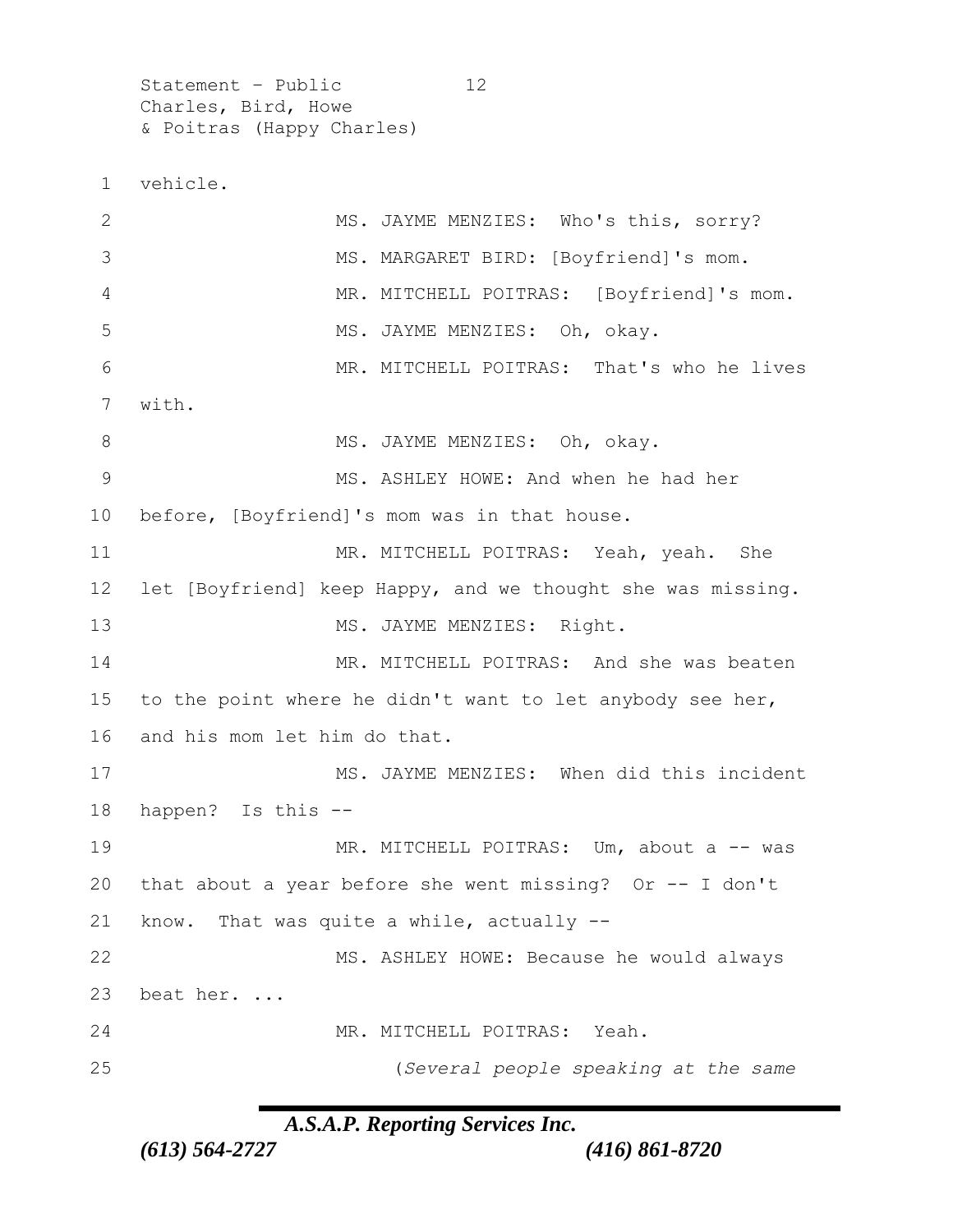Statement – Public 13 Charles, Bird, Howe & Poitras (Happy Charles) *time*) 2 MS. ASHLEY HOWE: (<del>Inaudible</del>) [They probably just] took it too far, I'm thinking. I don't know. 5 MS. ALEISHA CHARLES: That was, like, three or four years ago. MR. MITCHELL POITRAS: Yeah. I don't know. Time flies. MS. JAYME MENZIES: So I did have a few more questions, but maybe I'll just open the floor to you two to just, kind of, share whatever comes to mind for a bit. If you don't mind introducing yourself first, and then we can kind of (inaudible) a little bit. 14 MS. MARGARET BIRD: My name is Margaret Bird. I'm Happy's second oldest daughter. I'm 21, from La Ronge. This has been, like, a really hard year for me. And I've been through - me and my family have been through a lot and... from when she first went missing, the first year I, I wasn't getting a really good feeling, but I still had a lot of hope. But I tried to push away that feeling that she, she was gone. Then after a month rolled in, I started feeling like she wouldn't, she wouldn't leave us for this long and she's never -- the only time I've been that, been that, been away from her for that long when I was in foster care. And she was, she was always talking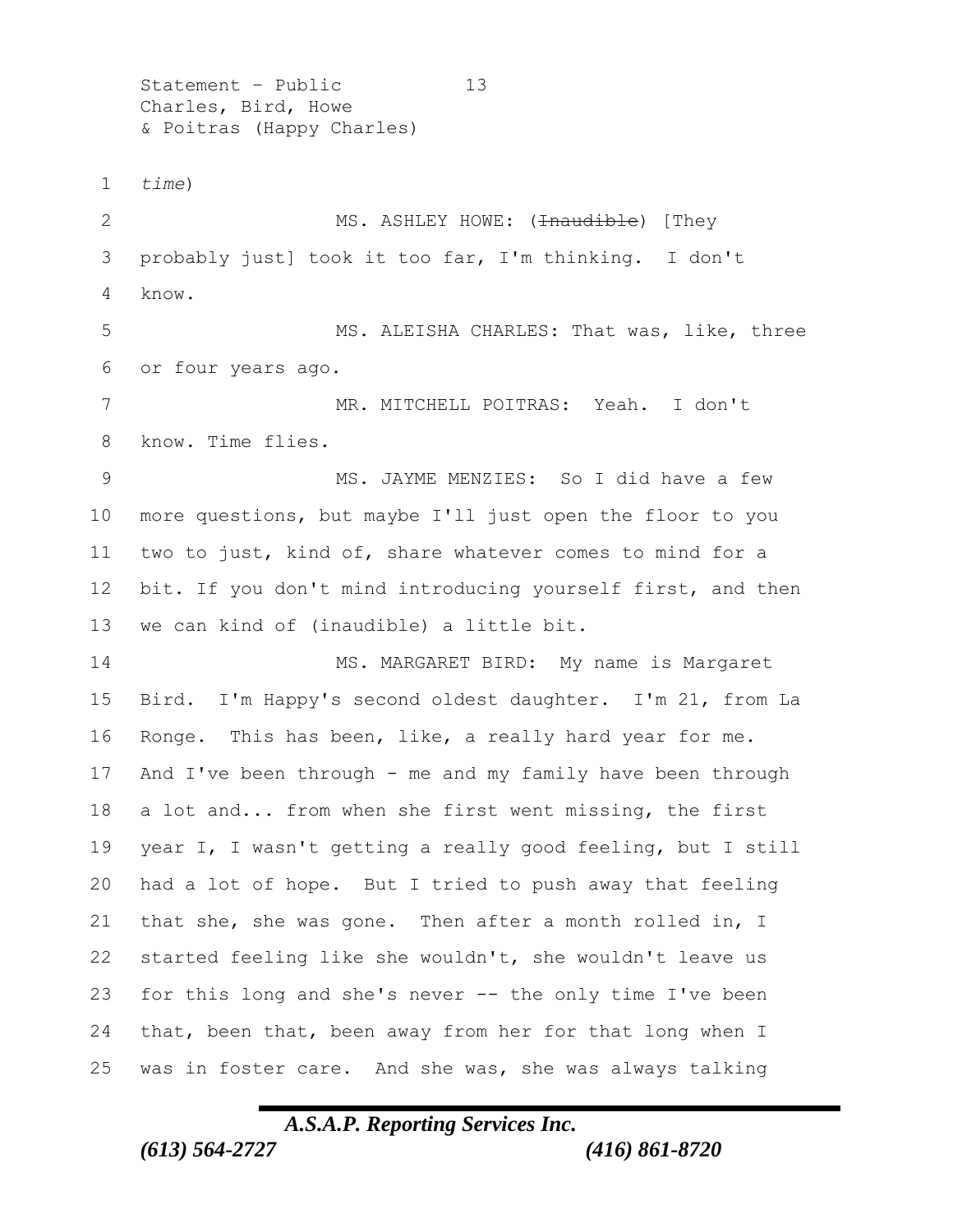Statement - Public 14 Charles, Bird, Howe & Poitras (Happy Charles)

 with my Kukom (ph). I just felt like something was, wasn't right. Something happened to her. Because things started not adding up with [Boyfriend] and his family. And, and, and it's a really hard thing hearing people say that we'll find her and I'm sure she's okay, she'll be okay. Because somewhere I felt like she wasn't okay. She was, she was gone. Because if my mom were still alive, she's be here right now. I don't know what to expect from here on out. I just hope that the cops will do what they can. And I still pray that we find her. I don't really think about it too much anymore. It's just -- it just makes me frustrated because they could have done a lot more from the beginning -- the cops. They could have had a, a search party go out. They could have checked the whole area with the whole town or city with dogs. 16 MR. MITCHELL POITRAS: They could have told everyone to look in their backyards like they did for

 the other lady that went missing and they found within a week.

 MS. MARGARET BIRD: We believe that maybe her body's been moved. So if they were out there from the beginning, we could have found her.

 MR. MITCHELL POITRAS: Like, even saying it on the radio, just say,

"This woman is missing, can you

# *A.S.A.P. Reporting Services Inc.*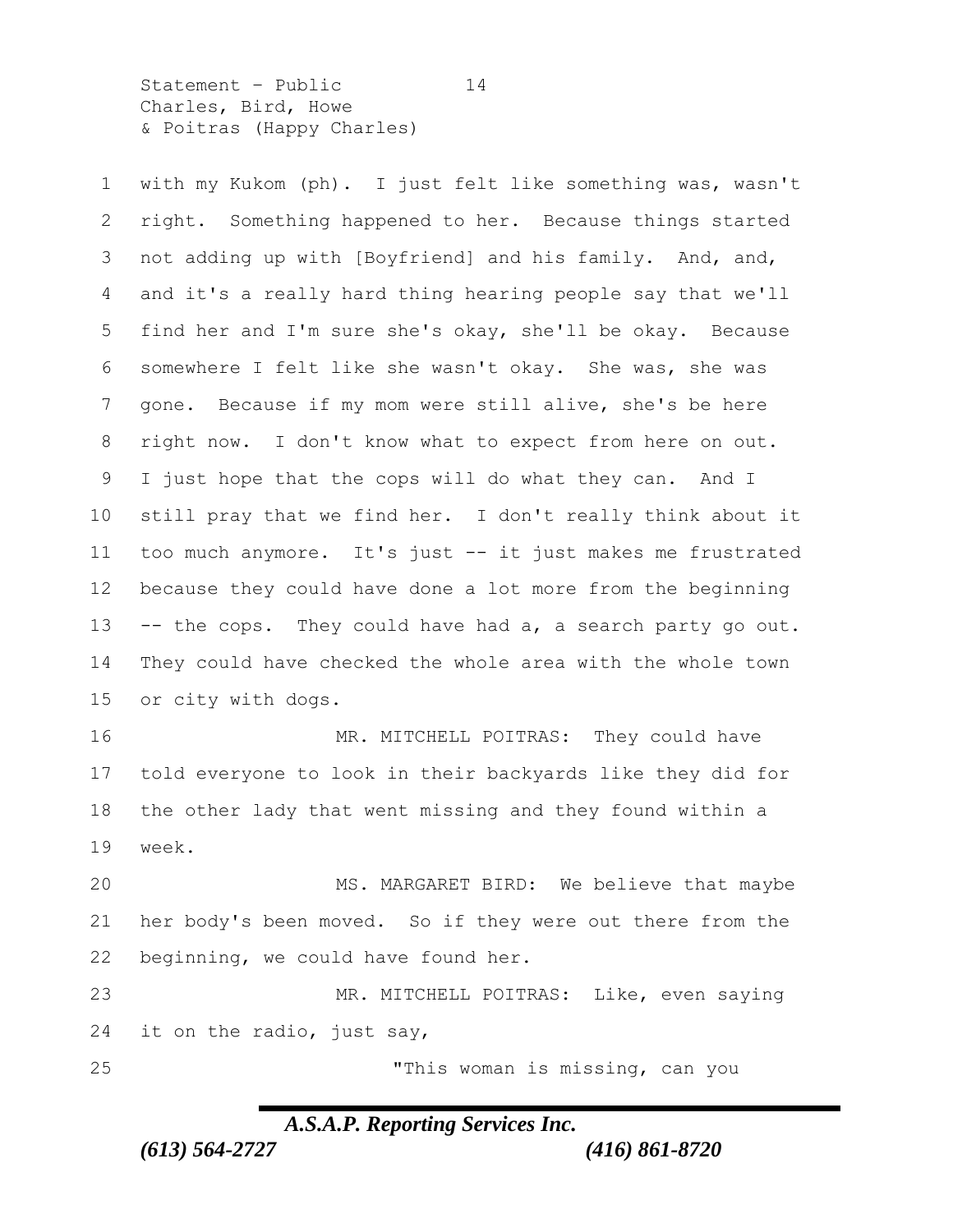Statement - Public 15 Charles, Bird, Howe & Poitras (Happy Charles)

 please check outside your house?" Or -- we don't have the authority to go and investigate people. Like, we know people that could have been doing this kind of stuff, but we can't go, we don't have the authority. We don't have a badge and we can't go, like, do that kind of stuff. 7 MS. ALEISHA CHARLES: Because [Boyfriend] and [R.]'s place was basically her last place of residency, something like that. Because she must have been there for a little while. They should have gone to check there. MR. MITCHELL POITRAS: Yeah. That's another thing. They didn't often bother checking [Boyfriend]'s house. Like, yeah, I don't know. Like, that's the main thing that investigators should be looking at. As a police officer, you got to look at the spouse, because those are the two that would be fighting. It's not 17 some random person out, out there. It's usually the couple that are fighting. And something probably happened or -- 19 MS. ASHLEY HOWE: Yeah. Or check the vehicle that, they could find, like, maybe blood, blood traces or something in there. MR. MITCHELL POITRAS: Yeah, DNA. MS. ASHLEY HOWE: They could have found more evidence at the beginning. Now it's -- MR. MITCHELL POITRAS: Now she switched in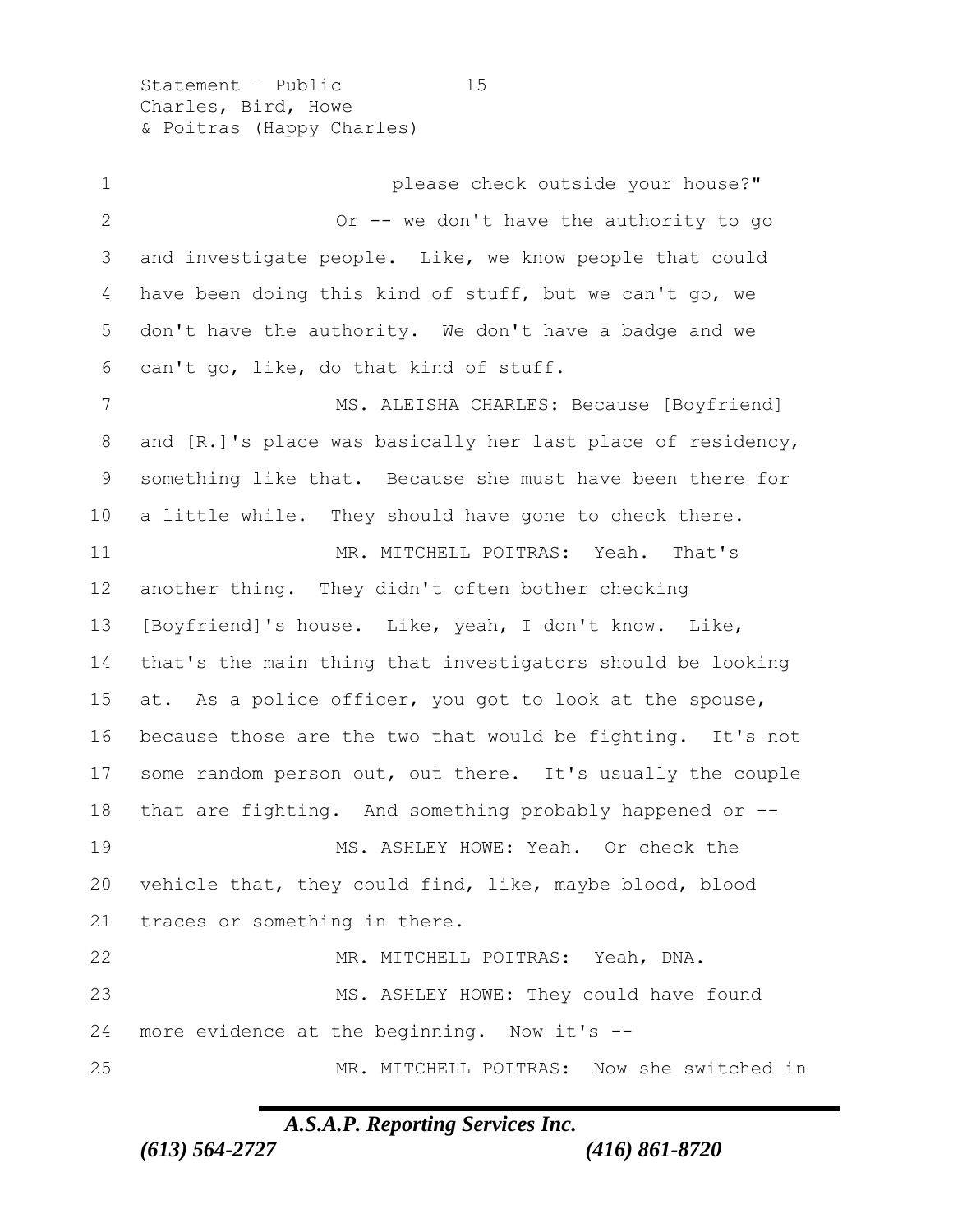Statement - Public 16 Charles, Bird, Howe & Poitras (Happy Charles)

 her [vehicle] -- and she doesn't have that apartment anymore.

 MS. ASHLEY HOWE: (Inaudible). MR. MITCHELL POITRAS: I didn't want to point fingers at them, and I don't want to blame anybody, but the lack of investigation is incredible. I would be ashamed to be an investigator on that case, to call myself a police officer and wear that badge. Because I'm sure 9 they don't really have anything -- we did more investigating in that case than the police officers did. We even hacked into my own sister's Facebook which they said they would do. MS. ASHLEY HOWE: They were waiting for someone from -- 15 MR. MITCHELL POITRAS: California, they said. (*Several people speaking at the same time*) 18 MS. ASHLEY HOWE: -- Facebook, they just took it from us. MR. MITCHELL POITRAS: Yeah. And didn't let us see anything else. MS. ASHLEY HOWE: Because we called them right away when we got into it. We just checked those 24 messages from [Boyfriend] and circulation pretty much, and 25 (inaudible) [browsed through, see] if there was anything.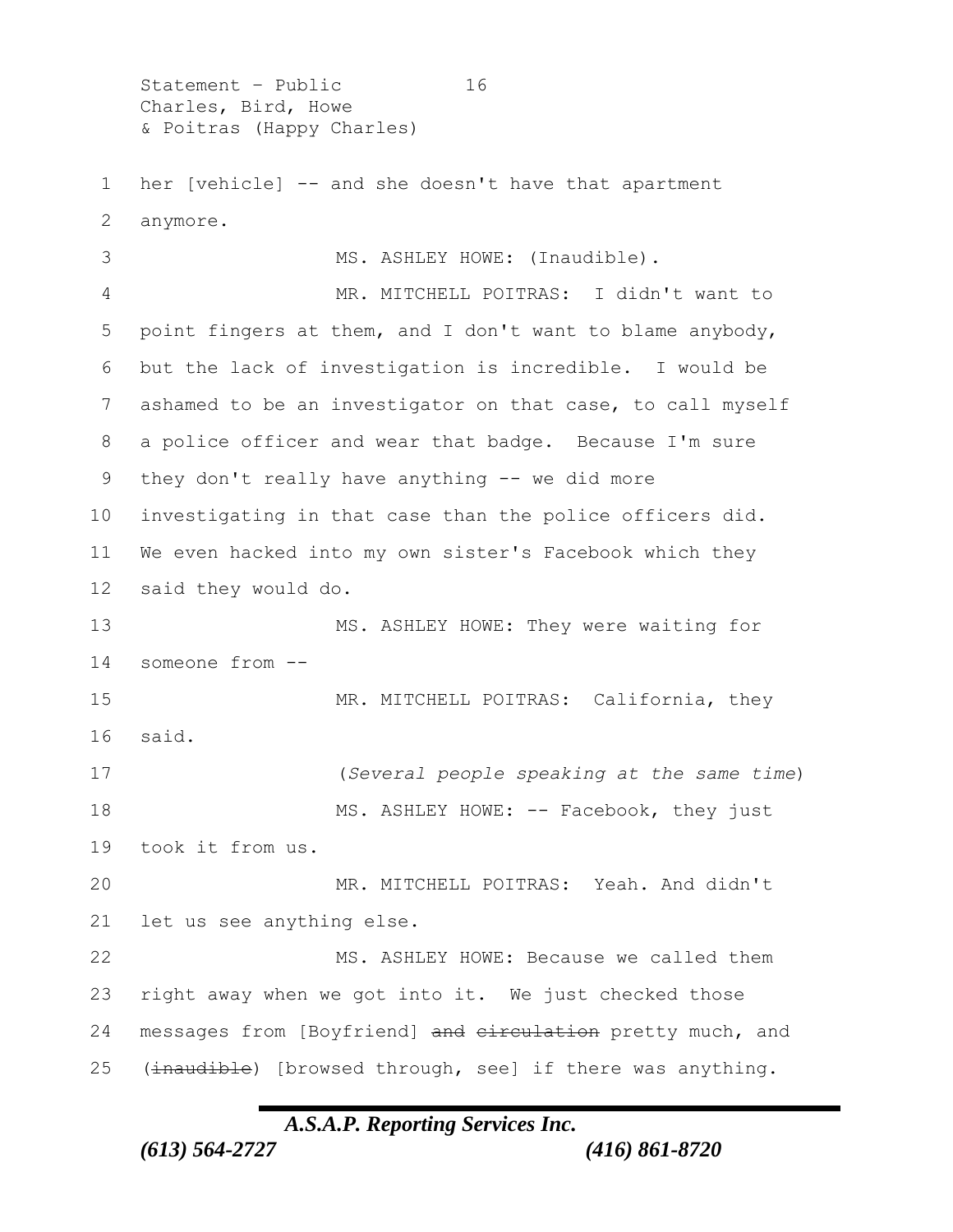Statement - Public 17 Charles, Bird, Howe & Poitras (Happy Charles)

1 MS. JAYME MENZIES: (<del>Inaudible</del>) [Should -] do you want to introduce yourself and say a few words? MS. ALEISHA CHARLES: My name is Aleisha 4 Charles. I'm 22. I'm my mom's oldest daughter -- Happy. I'm from La Ronge as well. I always delete my messages on my Facebook. I, I like a clean, I like a clean message thingy, and my mom's Facebook, she left, she left it on, on my tablet, and I locked her out. I didn't look at any of 9 her messages because I, I respected that. But something was telling me to look, though. She wasn't gone yet. She didn't leave, yet, but I wanted to -- I felt like I needed to look. I just, I just stopped my curiosity there and just turned it off and her last messages to me I deleted. I tried to not think about that feeling that I had that this was the last time, because I knew when I first felt her hugging me that -- before she was leaving on April 1st, when she hugged me, I knew it was going to be the last time I saw her. And it was a really short hug. Wasn't even two seconds. And I just said, "See you later," 21 and she left. And I took off her Facebook. If I had listened to my feelings, if I had, if I hadn't just ignored that feeling that I had, I could have checked her messages and seen, seen that she was going to go and see [Boyfriend]. And she always, she always used to

### *A.S.A.P. Reporting Services Inc.*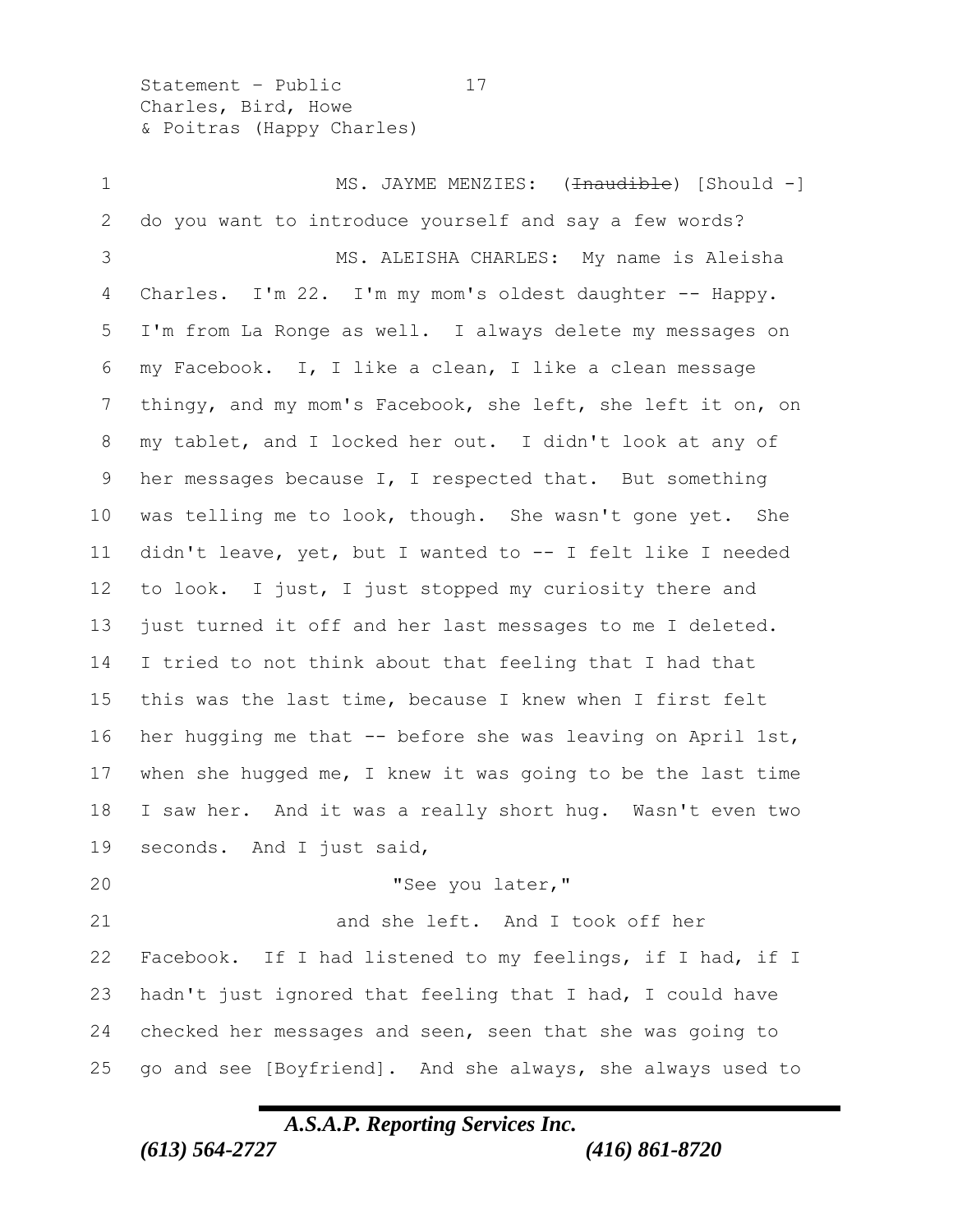Statement - Public 18 Charles, Bird, Howe & Poitras (Happy Charles)

 say that she'd never go back to him, but -- because he was really abusive. But you know, you know, it's hard not to go back to someone when you think that it's the only person that would ever want you. And that's how she thought. So she was, she was going to P.A. to go see [Boyfriend]. I found out the next week that she was, she was missing on the, on the seventh. I was still trying to not believe it. I already had this really dark feeling inside that she wasn't around anymore, that she wasn't even with us 10 anymore, but some (inaudible) [like Margaret] said I tried to drown that out and just believe it wasn't true and tried to hope. After that, I was, I was kind of spiralling with 13 my emotions. They were, they were going crazy and my, my boyfriend at the time - that's my baby's daddy - couldn't handle, handle what I was going through. It was too much for him because he was, he was already a suicidal person 17 and dealing with me and his own feelings at the same time; he couldn't do it. And he just broke up with me right away. And he stopped seeing his son, too. So I had to kind of try and deal with it alone, I guess. And as more time went by, I still had hope, but -- I was still spiralling and I got a new boyfriend since then and with that one I was being the worst girlfriend ever. I was just -- I was -- I had -- I cried a lot because I missed my mom. And -- I don't know. We just kind of all accepted that she wasn't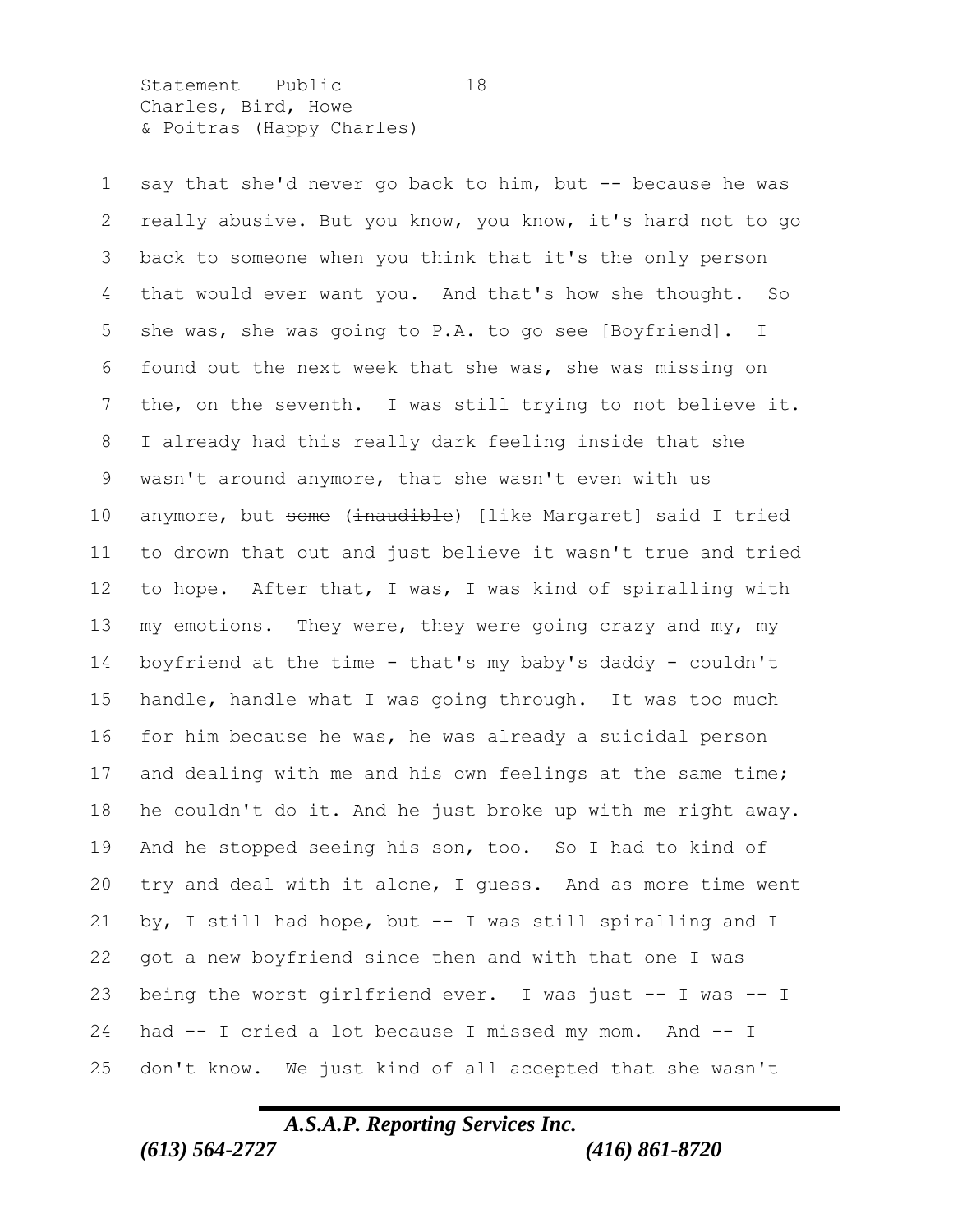Statement - Public 19 Charles, Bird, Howe & Poitras (Happy Charles)

 alive anymore. And I was, I was, I started getting really violent, and I didn't project any of that to my son. But I did, I was very violent with my boyfriend. Like, I know that it's wrong of me to do that. I just -- I didn't know how else to deal with my emotions. And I hadn't been to a sweat in a long time, either. And I was also having miscarriage after miscarriage, and it was just getting worse and worse and worse throughout this whole year. And I just, I just wish I could talk to my mom. Talk to her about everything. It's, it's really unfair that everything that could have been done wasn't done to find her. We could have had closure. I think I feel like I need a funeral to move on because it doesn't, it doesn't seem like, it doesn't seem like -- I don't, I don't even put it in words. Because in my dreams when, when I see her, it just seems like she came back and I wind up missing her all over again. Like, she's just freshly left. And it's not - - it hasn't  $-$  that closure isn't there because I don't  $-$  I haven't seen her, and that's just what I need, I think. MS. JAYME MENZIES: A question, a question for any of you. Have, have you been offered any services from any organization for, like, a therapist or a counsellor or a psychologist or any kind of grief support or anything like that? Has any -- have any organizations - or even the cops or the justice system or anything -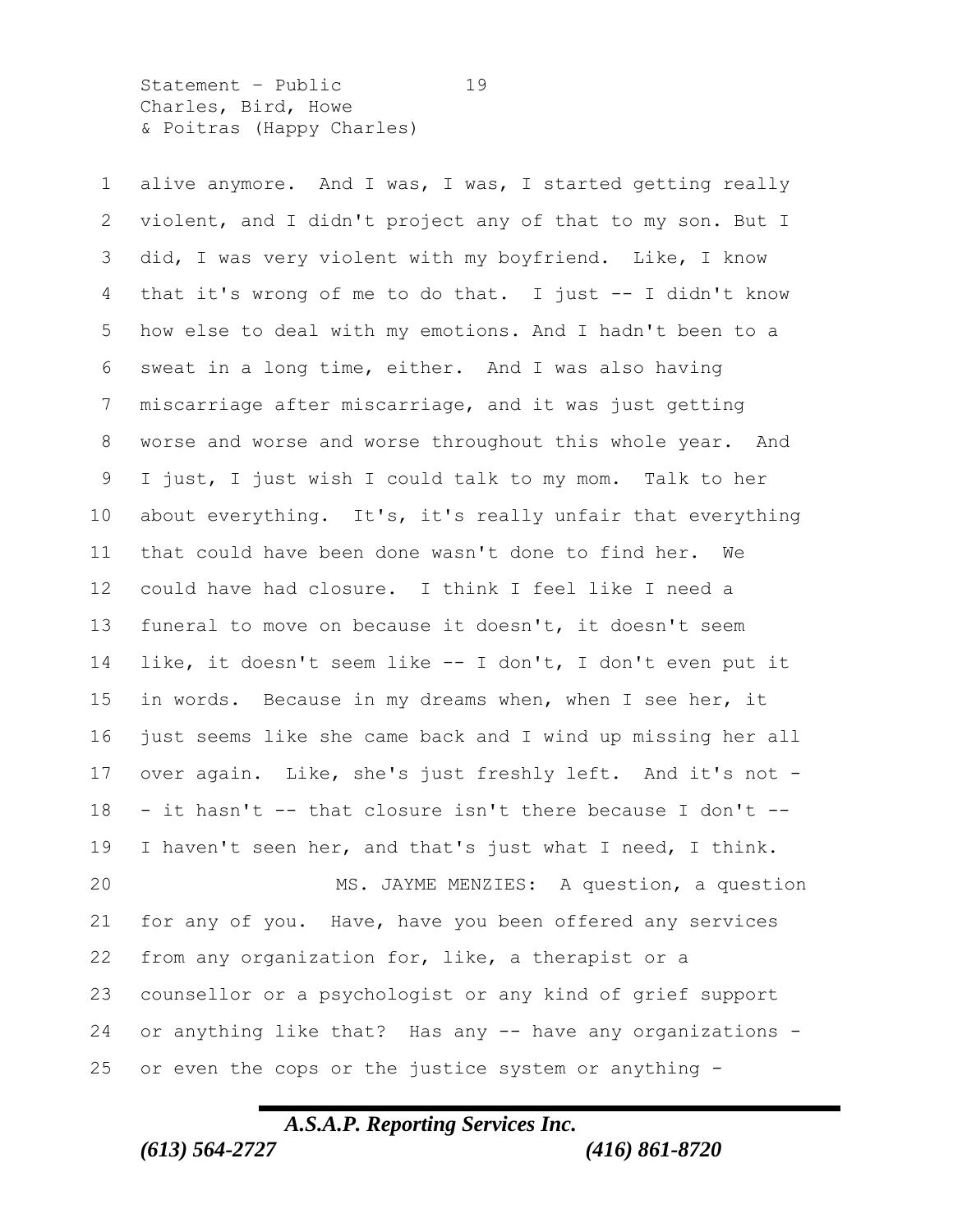Statement - Public 20 Charles, Bird, Howe & Poitras (Happy Charles)

 reached out to anybody in the family for -- to offer that sort of stuff? 3 MR. MITCHELL POITRAS: Not me. MS. MARGARET BIRD: Not for me, either. MR. MITCHELL POITRAS: We're the forgotten ones, I guess you'd say. 7 MS. JAYME MENZIES: Do you know if anybody in the family has been informed of options about that? 9 MR. MITCHELL POITRAS: I think they would have told the rest of us if -- 11 MS. JAYME MENZIES: Yeah. MR. MITCHELL POITRAS: -- because we all got out there at that time and we all help either other out. 15 MS. JAYME MENZIES: Um-hum. 16 MR. MITCHELL POITRAS: And my parents are, like, I'm very grateful for my parents because they're both very powerful spiritual people, and they helped us become who we are today. Like, me and my bothers and my sister, we all respect everybody. We don't hurt anybody, we don't do anything. Which is why I don't understand why somebody would even hurt my sister. Because we were raised to not hurt people. And my sister, even if she was under the influence, she wouldn't go out of her way to hurt somebody. She's just not that kind of person. Like, that's how I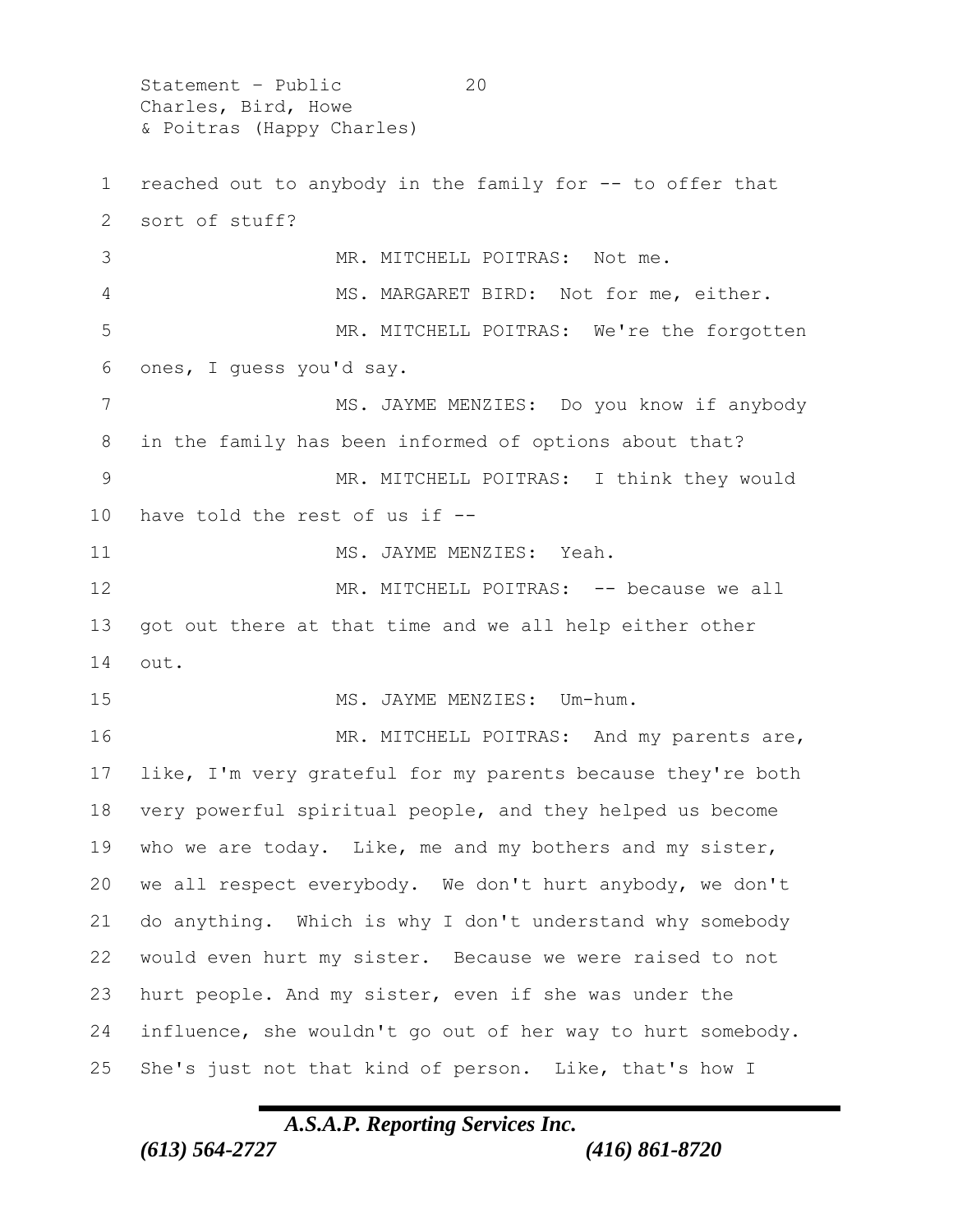Statement - Public 21 Charles, Bird, Howe & Poitras (Happy Charles)

 think everybody should be. I'm not saying we're all, we're all great, but we got to have those values of helping our neighbour. Respecting others, respect them the way you want to be treated. No matter what you're going through. Yeah. They -- I think they've helped me a lot. 6 MS. JAYME MENZIES: Your parents have? 7 MR. MITCHELL POITRAS: Yeah. And our, our teachings. MS. JAYME MENZIES: Yeah. I heard mention of a sweat. Have you guys done any sort of sweats or ceremonies or anything since? 12 MR. MITCHELL POITRAS: Not as much because my dad is sick. 14 MS. JAYME MENZIES: Oh. MR. MITCHELL POITRAS: Yeah. So, we're usually doing a lot of them -- 17 MS. ASHLEY HOWE: A lot of people that came to the sweats, all of those people have been coming to help. MS. JAYME MENZIES: Um-hum. MS. ASHLEY HOWE: (Inaudible) traditional. 22 MS. JAYME MENZIES: Right. MS. ALEISHA CHARLES: There's a sweat every week in Stanley Mission, but -- MS. ASHLEY HOWE: Can't always make it over

#### *A.S.A.P. Reporting Services Inc.*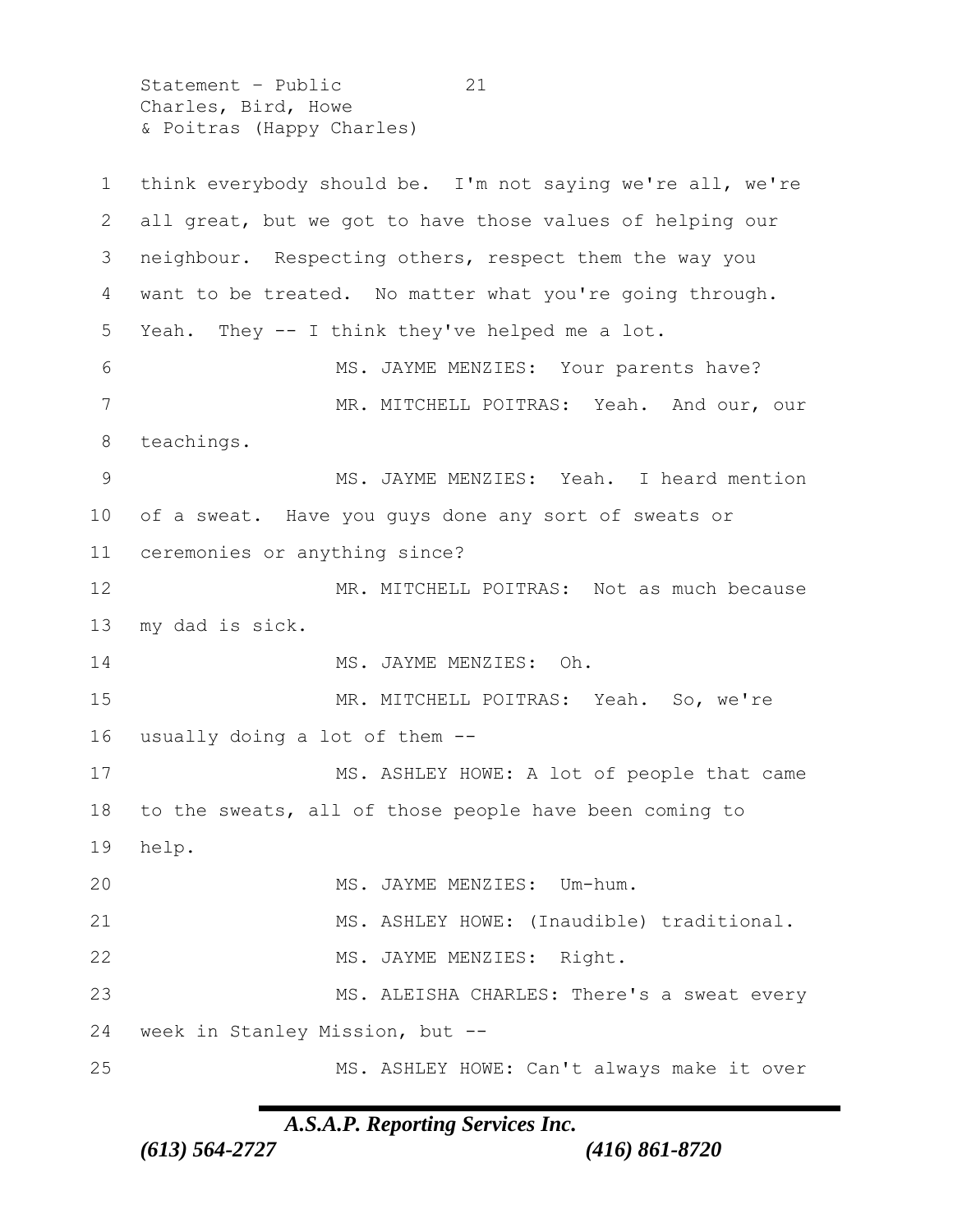Statement - Public 22 Charles, Bird, Howe & Poitras (Happy Charles) there. MS. ALEISHA CHARLES: It's really hard to get over there. 4 MS. ASHLEY HOWE: The roads -- MR. MITCHELL POITRAS: Yeah. The roads are horrible to Stanley. MS. ALEISHA CHARLES: I would like to be 8 able to go there most [more] often, and maybe (inaudible) bridge (inaudible) pretty much. MS. ASHLEY HOWE: And then the sweats, too, when they had the sweat over there, people are putting it down, the sweat they have at their house. MR. MITCHELL POITRAS: Yeah, it's still, still very ridiculed, like, our tradition. 15 MS. JAYME MENZIES: By? 16 MR. MITCHELL POITRAS: By our own people. 17 MS. ASHLEY HOWE: Like, his neighbours - drug dealer, partier neighbours - saying, 19 T don't know why they have sweats over there. It doesn't make me comfortable." He's not bugging anyone. It's in their own yard. MR. MITCHELL POITRAS: It's like me saying I don't want that church sitting there.

#### *A.S.A.P. Reporting Services Inc.*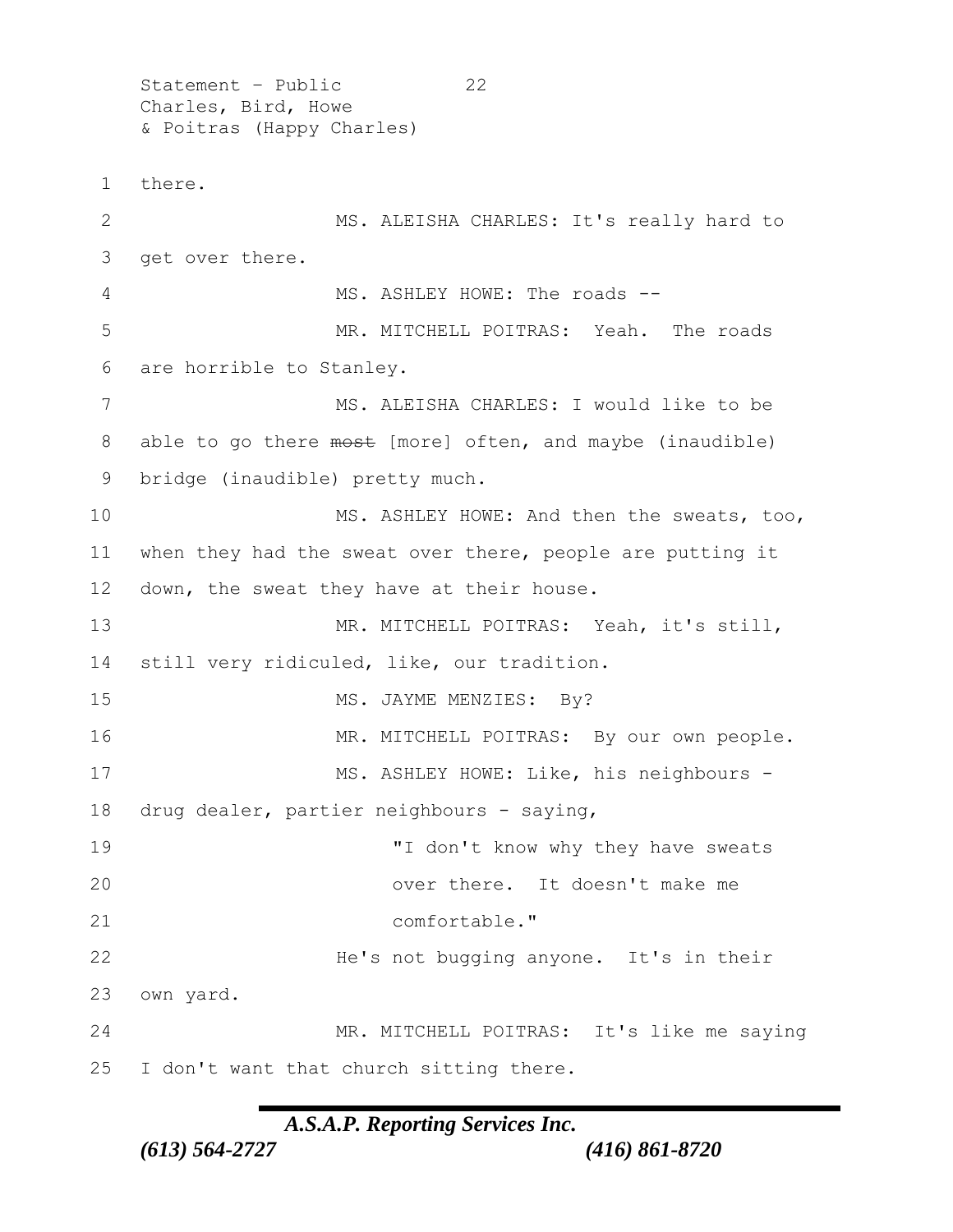Statement – Public 23 Charles, Bird, Howe & Poitras (Happy Charles)

1 MS. JAYME MENZIES: Right. 2 MR. MITCHELL POITRAS: It's the way -- it's our way of -- it's not even a religion. It's a way of 4 life, it's spirituality. And (inaudible) [we don't] go by our religion. We accept all religions in our way of life. Like, we have a lot of different religions coming into the sweat, too. My dad invites people from out, outside of 8 our, our ways, I quess. 9 MS. JAYME MENZIES: Margaret, have you, have you spoken to anyone? A professional or any -- gone to any sweats or anything like that, that have helped you 12 since? 13 MS. MARGARET BIRD: I talked to a lady once but -- at the hospital. I didn't really feel comfortable talking to her, though. So I didn't go back. 16 MS. ASHLEY HOWE: Yeah, those people, they do not make people feel comfortable. MS. MARGARET BIRD: I've been to a sweat down south -- a couple of them. Whenever we have a sweat here it's usually on a day that I work, and I can't, like - - I don't know, like, give up hours. So I don't go to sweats too often, but I'm not, like, you know, into drugs or alcohol or anything either. MS. ASHLEY HOWE: Sweats are okay, but it's still not the closure we need. It's not going to bring her

# *A.S.A.P. Reporting Services Inc.*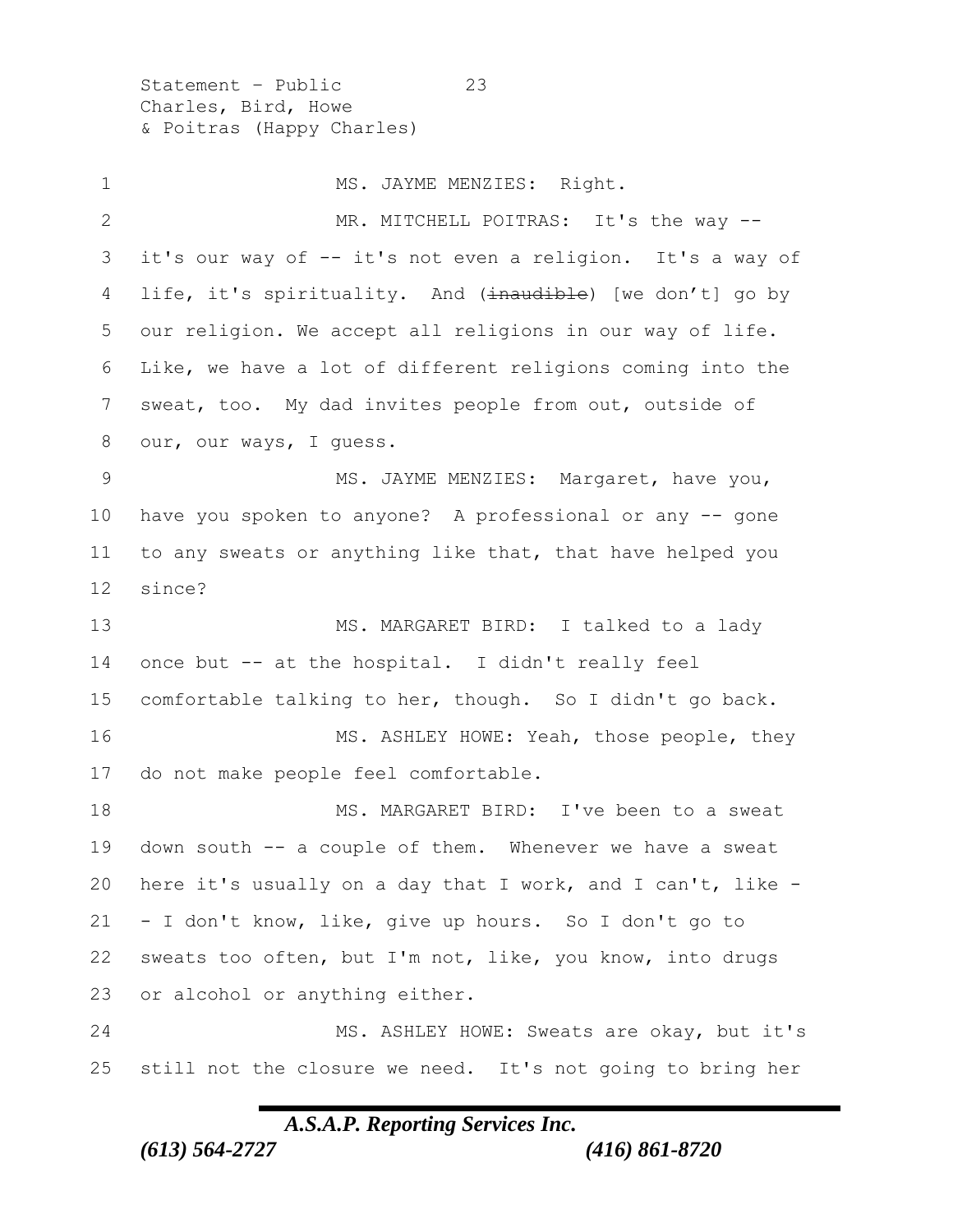Statement – Public 24 Charles, Bird, Howe & Poitras (Happy Charles)

back.

2 MS. JAYME MENZIES: Um-hum. MS. MARGARET BIRD: It's, it's healing. Still I feel, like -- I still feel like I'm trying to get though every day. Like, try and make it through the day. MS. ALEISHA CHARLES: I seen a mental health officer. I don't know how to -- what they're called. Someone that lets you talk to them or something, about three times, I guess. But, by the end of the third one, they said I was healed and that I was good to go. MS. MARGARET BIRD: Yeah. Whenever I talked them, too, they were, like, "Oh, it looks, it looks like you **already know what you need to know.**" 15 And that was, just, like, the first visit. Like, she'd tell me things I already knew. Like, didn't really make me feel any better. 18 MS. ASHLEY HOWE: Yeah. Some days are easier, some are harder, it just depends. Because they don't know what you're going through, they just say, "Oh, okay. You seem okay." 22 MS. JAYME MENZIES: These people that you spoke to were they in Prince Albert or available in La Ronge for you guys? MS. ALEISHA CHARLES: They were in La

### *A.S.A.P. Reporting Services Inc.*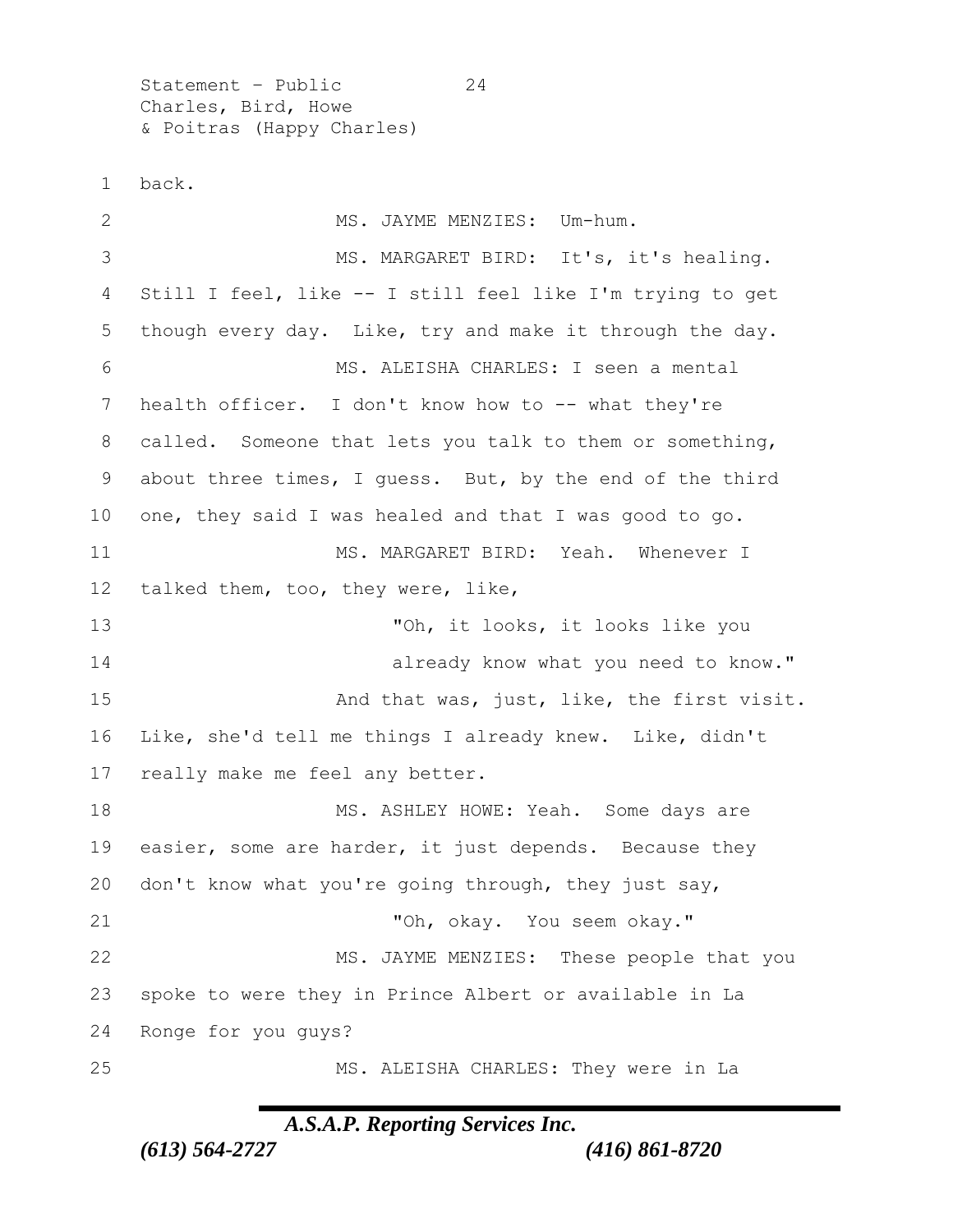Statement – Public 25 Charles, Bird, Howe & Poitras (Happy Charles)

 Ronge. And I do find that I feel a lot happier after I go to a sweat lodge, but I don't get to do that often. 3 MS. MARGARET BIRD: I agree. MR. MITCHELL POITRAS: Yeah. It gets rid of a lot of bad energy. 6 MS. MARGARET BIRD: It's a (inaudible) [lot] clean [--] 8 MR. MITCHELL POITRAS: (<del>Inaudible</del>) [It] 9 clean, cleans your system it feels like. (Inaudible) [Relieving]. 11 MS. MARGARET BIRD: We just, like, lack funds for gas to, to go out of town, to go to the sweat or to get wood, too, to have a sweat at our place. So either way you're still spending, like, \$100 or more. Because you got to get wood and flakes (ph) for praying. 16 MS. ALEISHA CHARLES: And tobacco, and you 17 got to get everything every time. 18 MR. MITCHELL POITRAS: All the (inaudible) [Yeah --]. MS. JAYME MENZIES: So my understanding is there hasn't really been much of an investigation, no charges have been laid against anyone. What's -- does your family have a plan going forward or -- as individuals or as a family, what do you think are the next steps? Are you guys going to continue searching or is the -- are the

# *A.S.A.P. Reporting Services Inc.*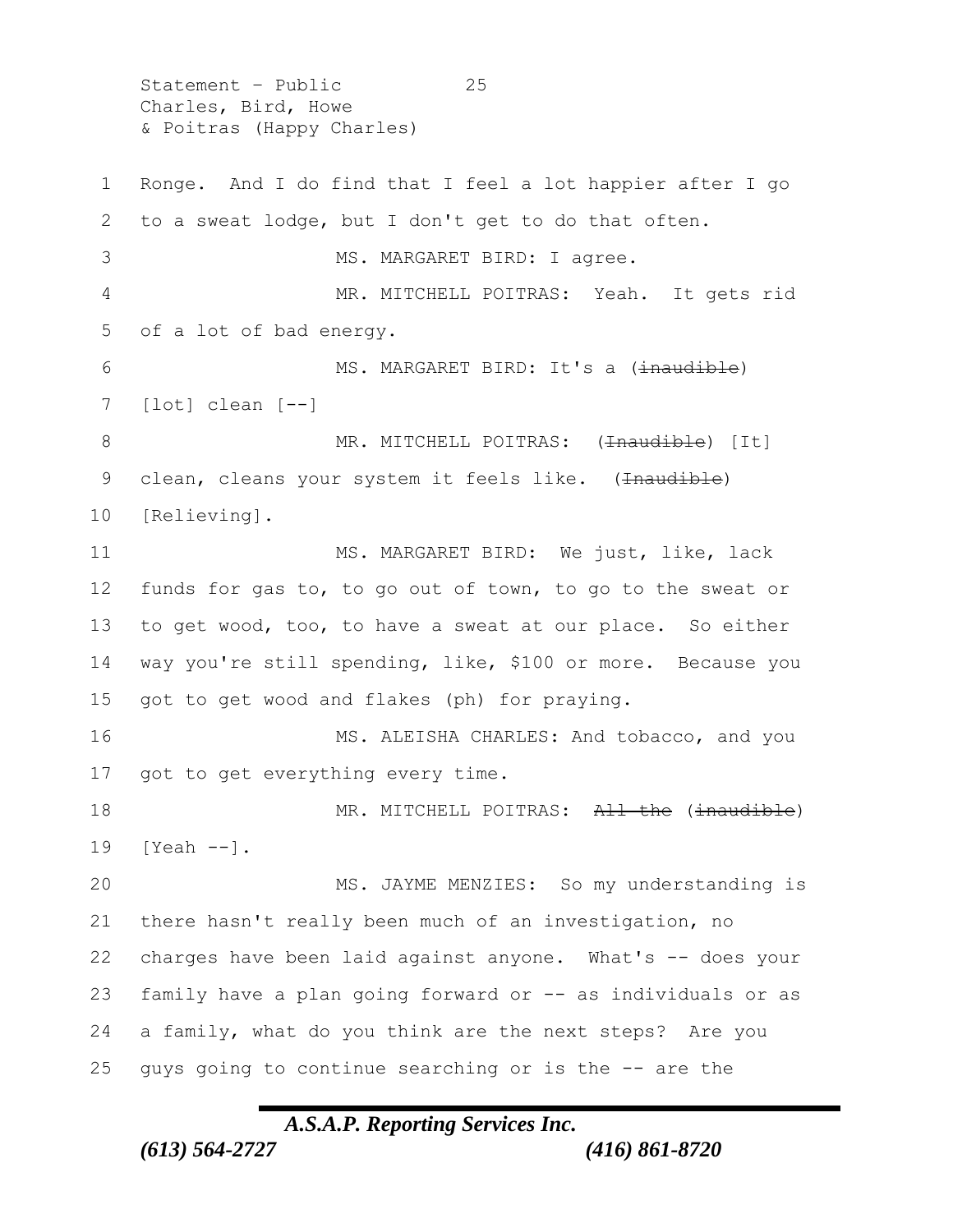Statement - Public 26 Charles, Bird, Howe & Poitras (Happy Charles)

 police still investigating? Like, what happens now? MS. MARGARET BIRD: There's a search in May. A search we've been fundraising for. MR. MITCHELL POITRAS: Once the snow melts more, we'll be able to see the, see everything again. But it'll probably just be -- well, I don't want to think negative, because you always get a negative outcome, but if we stay positive and go search, hopefully we can find something. MS. JAYME MENZIES: Um-hum. What kind of -- so for your family and for other families that are going through this - because unfortunately, there are too many families that have to deal with this sort thing - what kind of things could be in place that would make this process easier for you guys? Whether it's funding or something that the cops do differently or mental health, you know, mental health aids or, you know, anything. Like, what could make this whole process easier for your family? MR. MITCHELL POITRAS: I think having, having something set up for people to be able to have their voice heard more widely. Instead of just, kind of, hidden investigation, kind of. Because we were trying to put it on Facebook and trying to get -- but we're not popular people so we don't get much help. Like, having a voice, I guess. Having somebody voice out it that this person is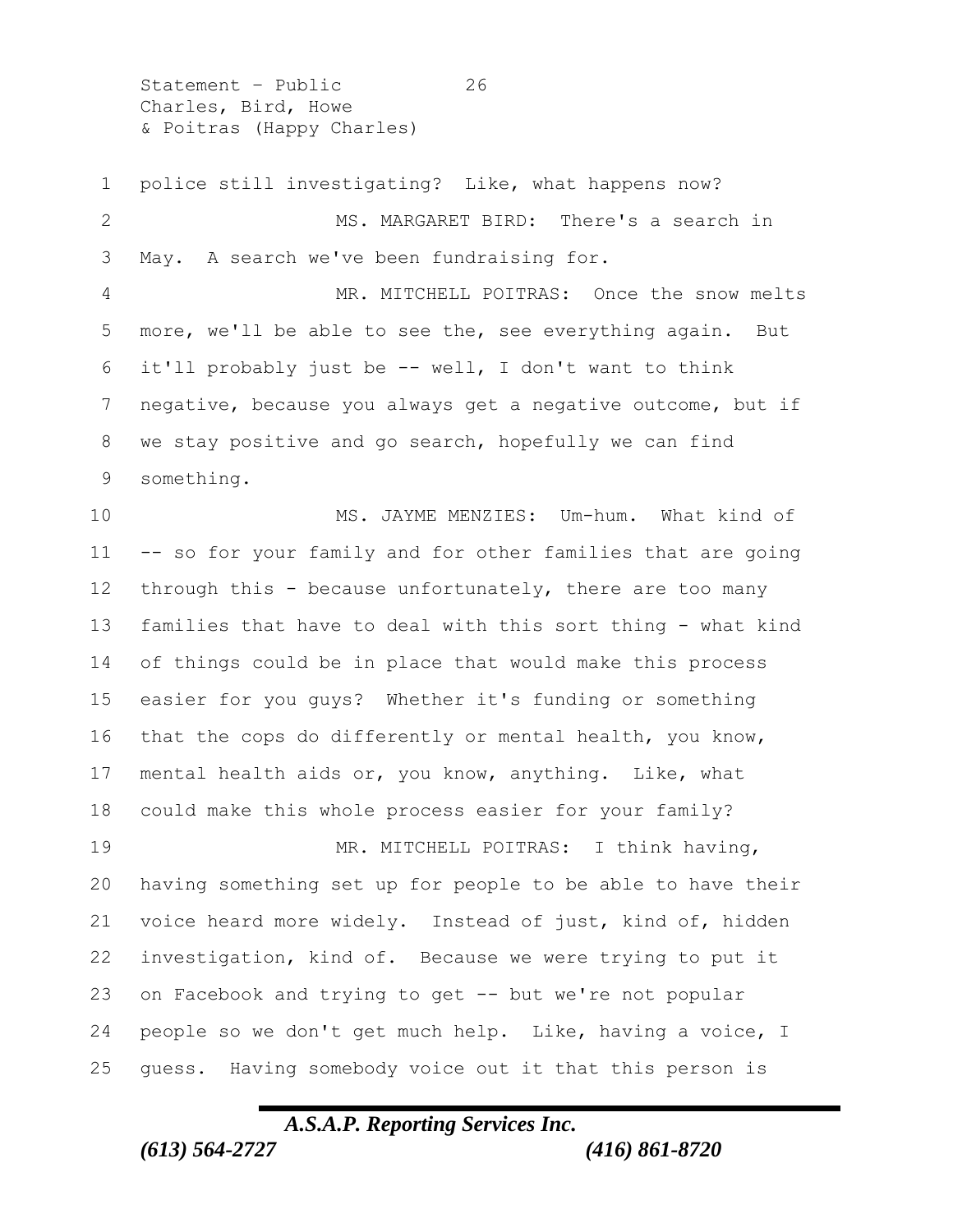Statement - Public 27 Charles, Bird, Howe & Poitras (Happy Charles)

 missing and if you see her then try and look out your, your backyard or your apartment or wherever your anything. I don't know, it's just really -- it's kind of hard because it's a city. In a smaller town, it'd be easier to set up something to help people. 6 MS. JAYME MENZIES: Yeah. Um-hum. MR. MITCHELL POITRAS: Yeah. I think that would be the biggest help because, like, having more, more bodies, I guess. 10 MS. JAYME MENZIES: Okay. 11 MR. MITCHELL POITRAS: Yeah, more people. 12 MS. ASHLEY HOWE: Check more to the outside 13 so (inaudible) [I think --] because they -- I don't know. They think more in the highways, they're going to have to do a long search, and it will take a while. 16 MR. MITCHELL POITRAS: And investigators that actually know how to use a computer, because the ones we spoke to didn't even know how to use their phones. Their touch screens and their computers. And that guy said he doesn't know much about technology, so I don't know how he's going to search in these files when he doesn't know anything. It doesn't make sense to be in that area of work. Yeah. Just really it feels like the police are just too busy for us. Maybe there's too much crime in the city here going on that they can't help with the search. I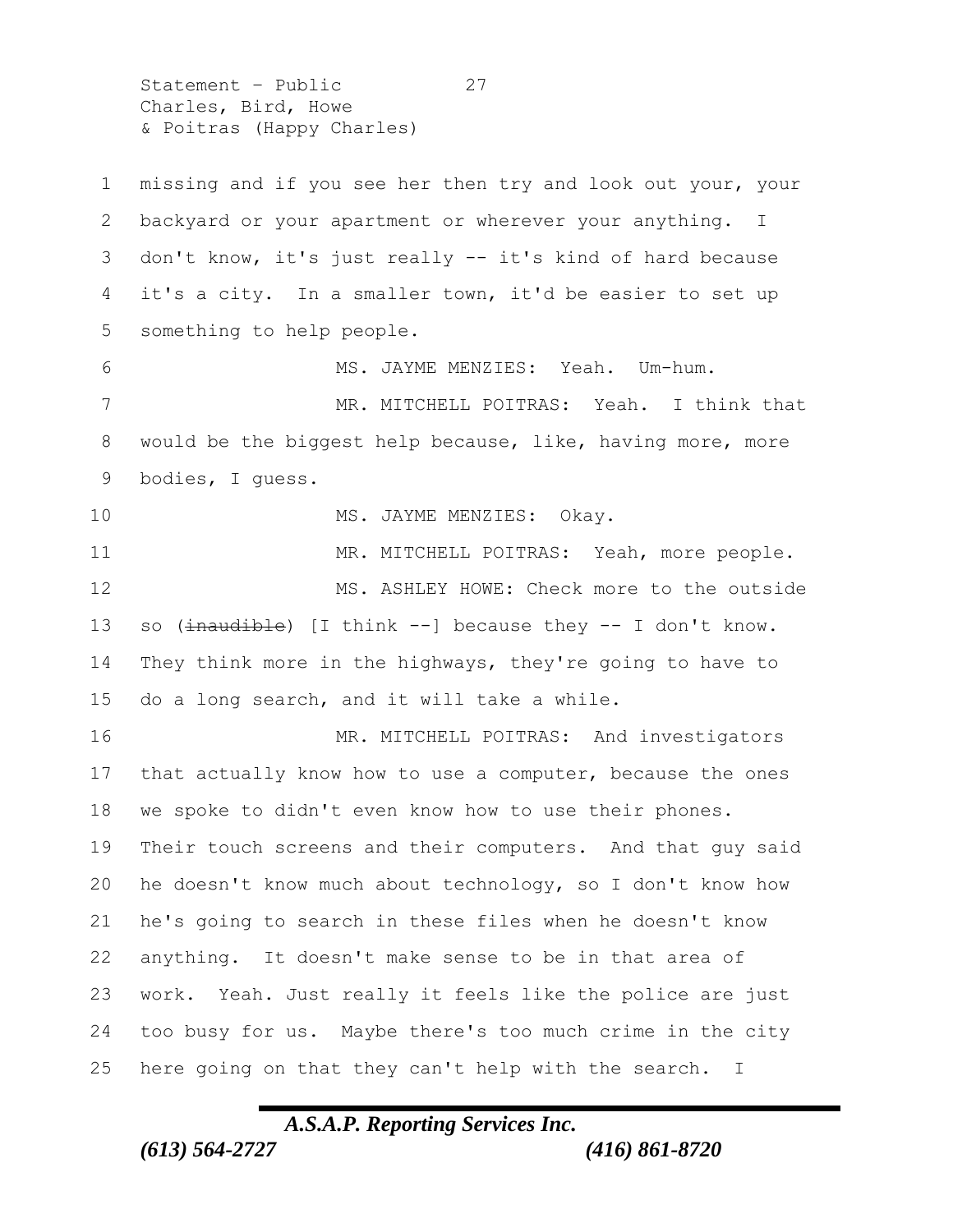Statement - Public 28 Charles, Bird, Howe & Poitras (Happy Charles)

1 don't know. Like, yeah. They didn't -- I don't know why, they still didn't investigate him -- well I don't -- I'm pretty sure they didn't because he's still roaming around. MS. JAYME MENZIES: Um-hum. MR. MITCHELL POITRAS: I don't know why. Like, if he was guilty, would you let somebody walk around society that -- I don't know. Especially for somebody to beat a woman until he doesn't want to let her out of the room. Like, somebody like that probably has the - what do you call it - conscience to take another person's life. Because if you even hit a woman once, then you probably don't even have a conscience at all, because no man should be hitting any woman. It doesn't matter. It's not how he should have been raised. If I even hurt a woman, holy shit. My dad would beat the shit out of me. But I guess it's the way you're raised. Some people just don't have the time for their kids or something, I don't know. But his dad -- well, I guess I shouldn't go into that, but -- yeah. I think he should be investigated soon anyway, or at least talked to. There's something up with that. MS. ASHLEY HOWE: They could have followed him around or something at the beginning because then something -- he'd probably go back there. MR. MITCHELL POITRAS: And he wasn't sleeping in his apartment because when they were searching,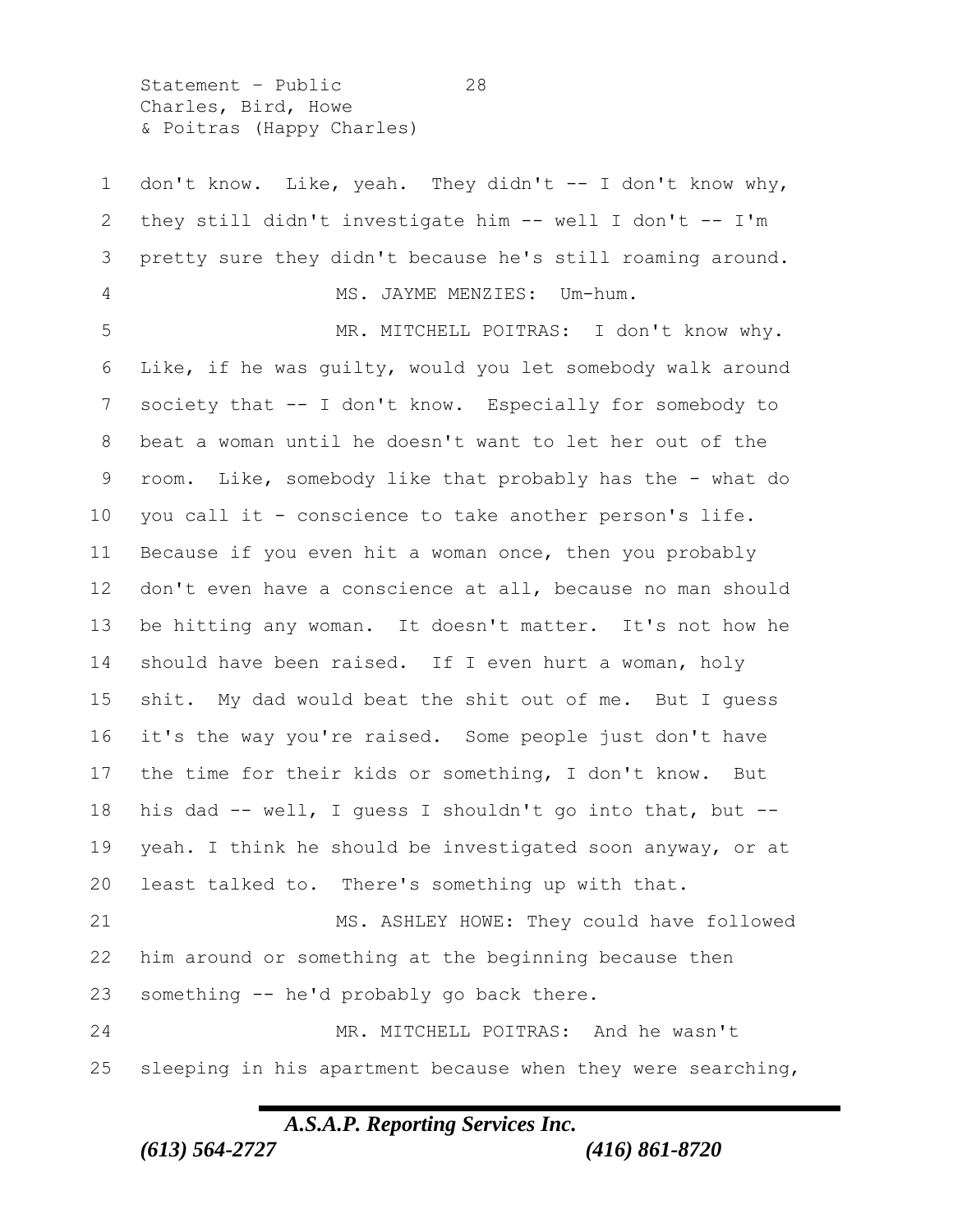Statement – Public 29 Charles, Bird, Howe & Poitras (Happy Charles)

 they seen him sleeping in the graveyard, which is a weird place to be sleeping.

 MS. JAYME MENZIES: Do any of you guys want to share some memories of your mom or your sister or just kind of -- whether it's from when you were really little or just more recent? Just kind of things about her that you'll remember and that will honour her memory a little bit?

 MR. MITCHELL POITRAS: Yeah. She was really, she was really good at fishing.

11 MS. JAYME MENZIES: Fishing? MR. MITCHELL POITRAS: Yeah. When I was smaller, I remember my dad caught a fish and right away my sister already had it cut up ready to cook. I was, like, 15 "Holy, man. She's good." 16 And then when I was younger, too, she took me snare fishing, and just fish after fish they were 18 just pulling up. <del>Like, I was this</del> (inaudible) ["Grab this one! Grab this one!" And I had] two poles with the, the wire on it. And then when she'd pull one out, I'd give her the other pole and she'd grab that pole and pull another. Yeah. She was just really good. She taught me lots. Yeah, she used to take us walking every day, too. Well, took me walking and her kids. Go uptown every day. She was a really, really awesome big sister.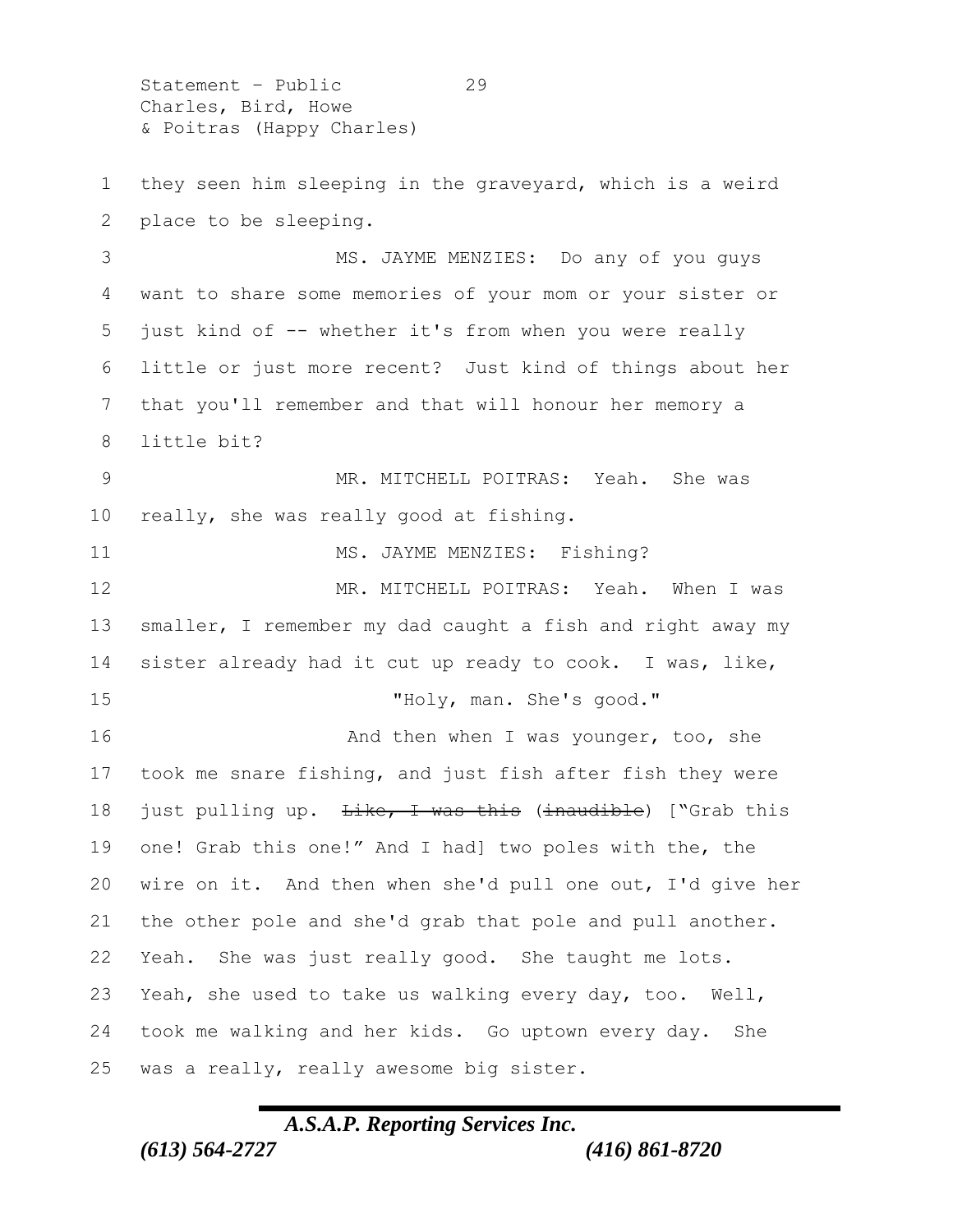Statement – Public 30 Charles, Bird, Howe & Poitras (Happy Charles)

1 MS. JAYME MENZIES: Aleisha? Is there anything you'd like to share?

 MS. ALEISHA CHARLES: Whenever I'd have troubles with anything, it seemed like she was the easiest person to talk to about it. She wasn't judgmental and she'd -- she wouldn't talk about how bad I was or anything like that when I was telling her how I was feeling about something. She was -- she can understand and she'd sympathize with me and things like that. And it was really the main person that I talk to about those things. She was just, like, my, my emotional rock. And like, kind of hard to find one that's as good as her, that was as good as she 13 was. But that -- she was good at making me laugh. She was really weird. If I was getting overly upset or something, she'd just do something really weird, like, all of a sudden make a funny face or make a weird sound and I'd stop what I was thinking and I'd just start laughing. She was really 18 good at that. And  $(\frac{1}{10})$  (I miss her a lot]. 19 MS. JAYME MENZIES: Margaret, did you want to share anything? 21 MS. MARGARET BIRD: She was really, she was really kind. When I would be upset she'd - like Aleisha said - she'd be supportive and she'd just listen. And I remember two years before I graduated, I asked her if

#### *A.S.A.P. Reporting Services Inc.*

she was going to make it to my graduation, and she said she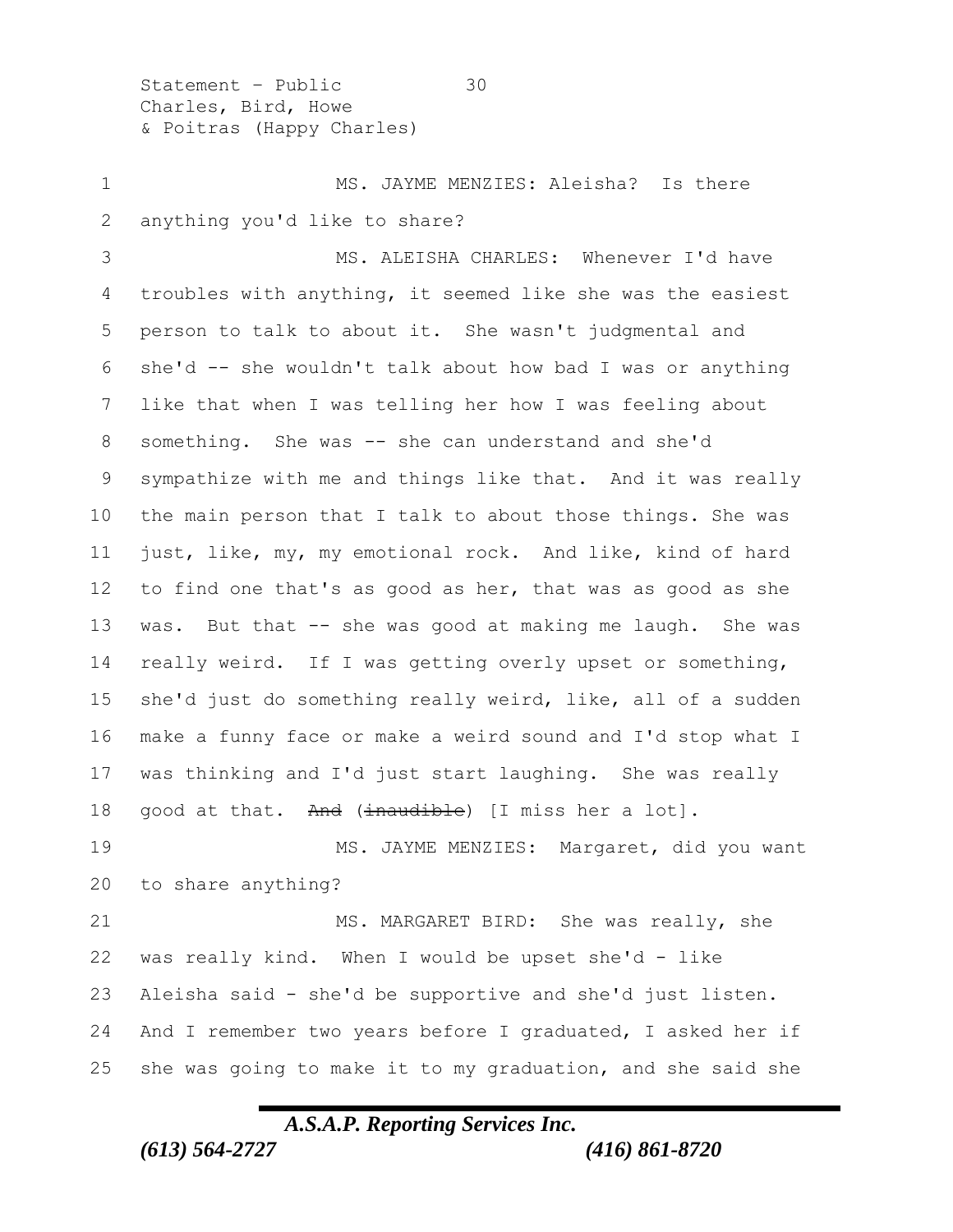Statement – Public 31 Charles, Bird, Howe & Poitras (Happy Charles)

 would. She was living in P.A. when I graduated, but still she found a way to come see. She took a bus to La Ronge. MR. MITCHELL POITRAS: Yeah. I almost had to dance with her for your graduation, then her mom showed up. MS. ALEISHA CHARLES: She stood in place, with my dad as well. She always gave us advice and always told me to be kind to my sisters. MR. MITCHELL POITRAS: She told me to get my nephew, she wanted me to be watching him for a while now because her boyfriend's brother is actually watching him now. And I don't know, she doesn't like them, I guess. Like, she said that her -- like [Boyfriend]'s brother is more abusive than he is. So she wanted me, she wanted me to take [Child 1]. MS. JAYME MENZIES: Who's [Child 1]? 17 MS. MARGARET BIRD: [Child 1]. MR. MITCHELL POITRAS: A year, a year old then -- MS. ASHLEY HOWE: He was nine, eh? MR. MITCHELL POITRAS: Yeah, two years older than my oldest son. I still remember. I think she wanted me to get him because she doesn't want him to be raised by someone like that. MS. MARGARET BIRD: And some of it kind of

### *A.S.A.P. Reporting Services Inc.*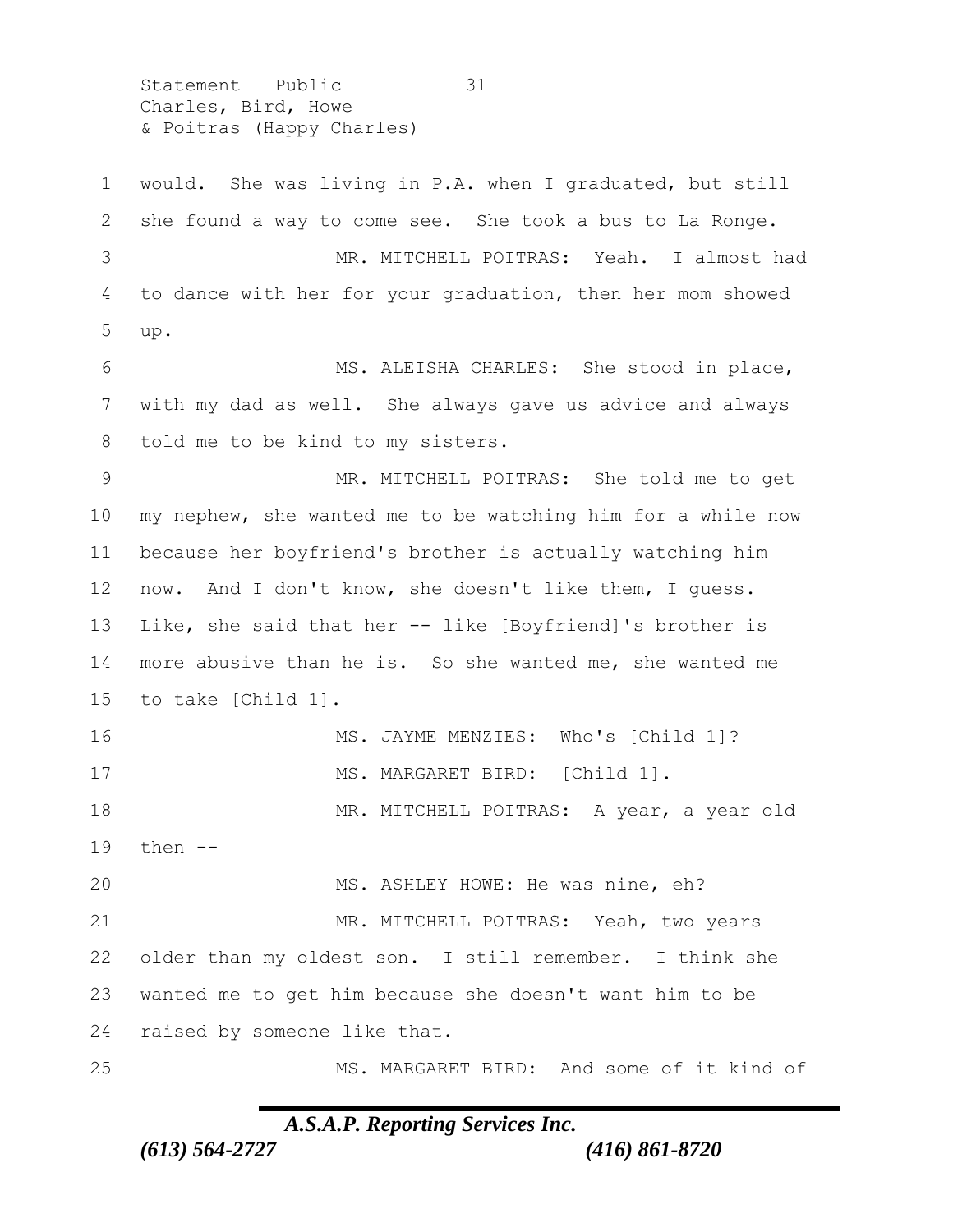Statement – Public 32 Charles, Bird, Howe & Poitras (Happy Charles)

 shows [Child 1], too. He's sneaky and very secretive. He's such a good boy, but, like, they're going to -- MR. MITCHELL POITRAS: Poison him. Yeah. Poisoning his mind with their upbringing, I guess - or his upbringing -- [Boyfriend]'s brother. Because they were brought up by a very abusive man, their father. And that's actually why their mother left them, I'm pretty sure, because he beat her so badly. But she just moved away, came to P.A. MS. JAYME MENZIES: Ashley, do you have anything you wanted to share about Happy? 12 MS. ASHLEY HOWE: Just hard to talk. MR. MITCHELL POITRAS: Like, it doesn't make sense that some random person would just go pick her up and take her away. That's what the story's supposed to be. She was last seen with her boyfriend, though, and they were fighting. I'm no police officer, but that doesn't take much investigation. Yeah, she was always kind to everybody, no matter what she was going through. MS. MARGARET BIRD: She loved kids, all our nephews, nieces, grandbabies. Even when she got mad at us, she'd point -- she'd come back later and apologize. Or if I went to go apologize, she'd right away give us a hug. MR. MITCHELL POITRAS: She was really good at sewing and beading. That's one thing she was really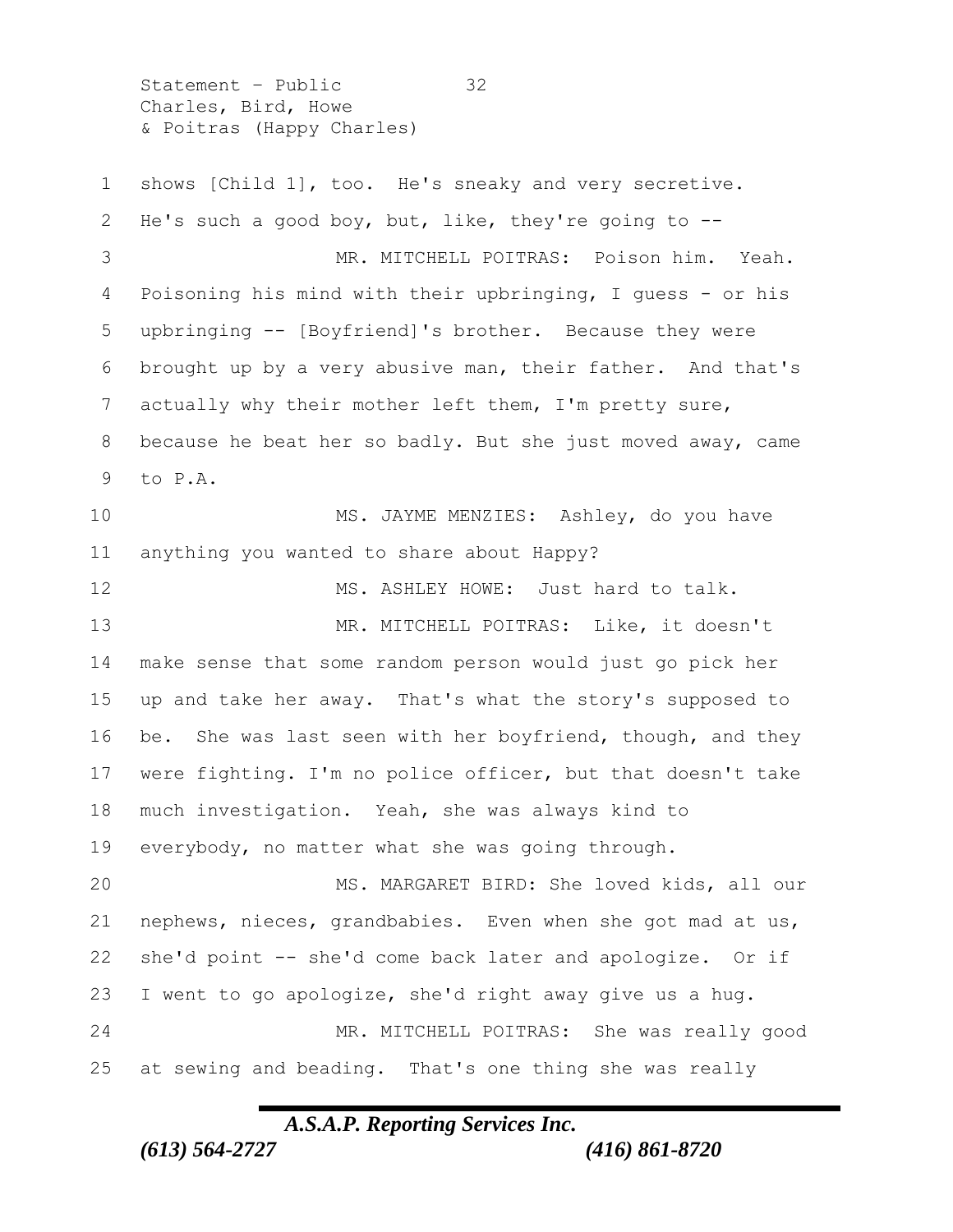Statement – Public 33 Charles, Bird, Howe & Poitras (Happy Charles)

 good at. It only took her two days to make a pair of mitts or something, with beading; and those are nice, big mitts, too. She was good at cutting hair, she was good at everything. Just a real awesome big sister. 5 MS. JAYME MENZIES: I don't have any more questions for you guys, but if there are any, kind of, last thoughts, whether it's about frustrations with how the process went or memories of your mom or your sister or recommendations to the inquiry commissioners that will be 10 hearing your story -- anything like that. MR. MITCHELL POITRAS: I recommend maybe have a little seminar to get people to treat everyone 13 equally. Like, maybe even police officers and -- yeah. They should treat every case as the last. Nobody should be treated any differently. Race, color, beliefs, it doesn't matter. Everyone deserves justice. We want justice for my sister. MS. MARGARET BIRD: She'd been through so much in a lifetime. If I'd been through as much as she has been through, I would have been gone a long time ago. She was really strong. MR. MITCHELL POITRAS: Yeah. Just I think they just can't forget, can't forget about everyone. Because we are human too. We weren't even considered 25 humans until '80s, I'm pretty sure. (Inaudible) [And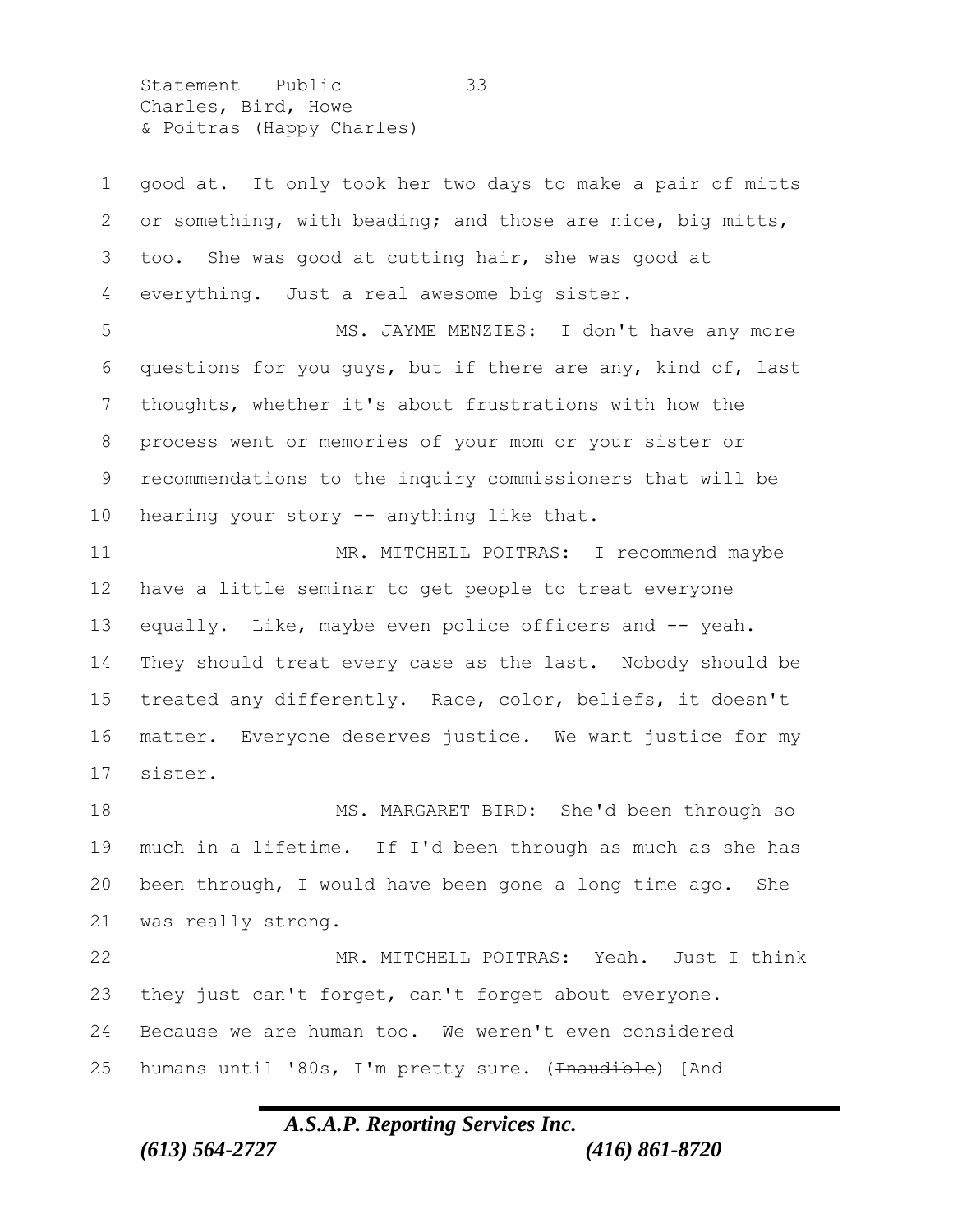Statement - Public 34 Charles, Bird, Howe & Poitras (Happy Charles)

 learning that in school] kind of, like, what the heck? Like, you don't know about that until you get educated, but it's something I don't think they want people to actually know. Because people that aren't from Canada don't even know about it. They don't know a lot of things that happened here. 7 MS. ALEISHA CHARLES: I noticed when talking to the street people, almost every single one that I've ever talked to, when I mention my mom, they know her 10 and they know her boyfriend. And before, before, before it was really well known that she was missing, and then before 12 she even went missing, if I talk to anybody about my mom, they'd say how much they don't like [Boyfriend] with him -- with her. They don't like her with [Boyfriend]. MS. MARGARET BIRD: You'd bring up her name and they're, like, "Oh, I know her. She's so nice. She's so, she's so kind." They'd have a lot of good things to say about her and then brought up [Boyfriend] and -- 21 MR. MITCHELL POITRAS: It would be, like - - yeah. It's like nobody liked him around here. Or even in La Ronge, too. Like, they didn't -- there was a few guys trying to beat him up if they see him before she went missing. Because he's repeatedly beated [sic] her, like,

#### *A.S.A.P. Reporting Services Inc.*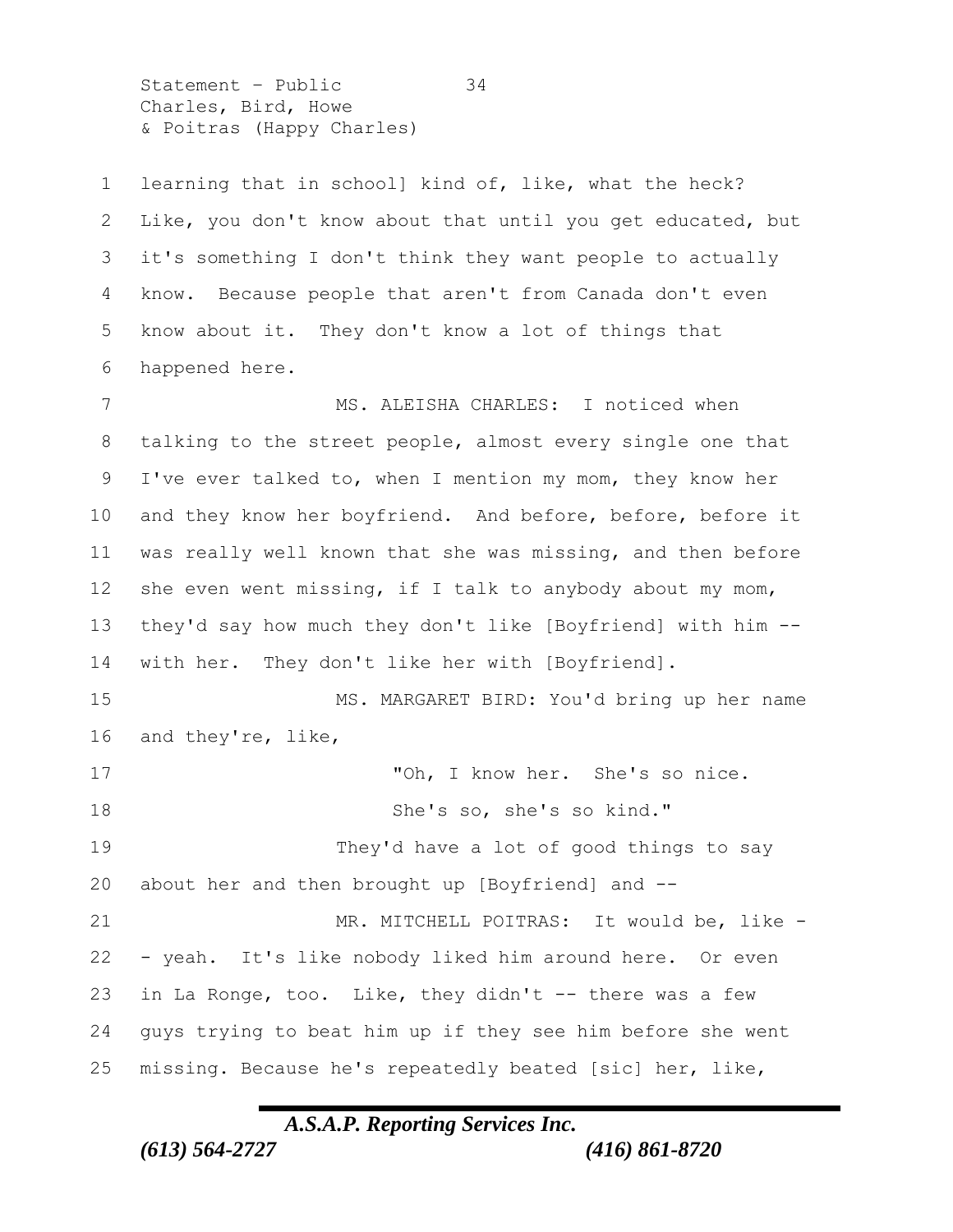Statement – Public 35 Charles, Bird, Howe & Poitras (Happy Charles)

 beaten. She's been beaten too many times and I think they're getting sick of seeing her like that. But even -- yeah. I, I went after him once but wasn't able to do anything because he ran away. And I was only, like, 16. I think he was, like, 20 something. But that's what cowards do. Can't stand the man. Can't stand up to a man because that's why they hit a woman. It makes them feel strong or something. I don't know. 9 MS. ALEISHA CHARLES: I don't have anything to add. MS. JAYME MENZIES: Okay. Margaret? Any last thoughts. MR. MITCHELL POITRAS: We can't give up. 14 MS. ASHLEY HOWE: Yeah. [Boyfriend] needs to be investigated more because he was, like, what? The number one suspect. He was with her for so many years and even after she went missing not long, he was already with someone else. Right away. MR. MITCHELL POITRAS: He probably beat that girlfriend, too. 21 MS. ASHLEY HOWE: And that was the only -- not even two weeks. There's something wrong with that picture. MR. MITCHELL POITRAS: Yeah. How could you forget somebody you're in love with in two weeks?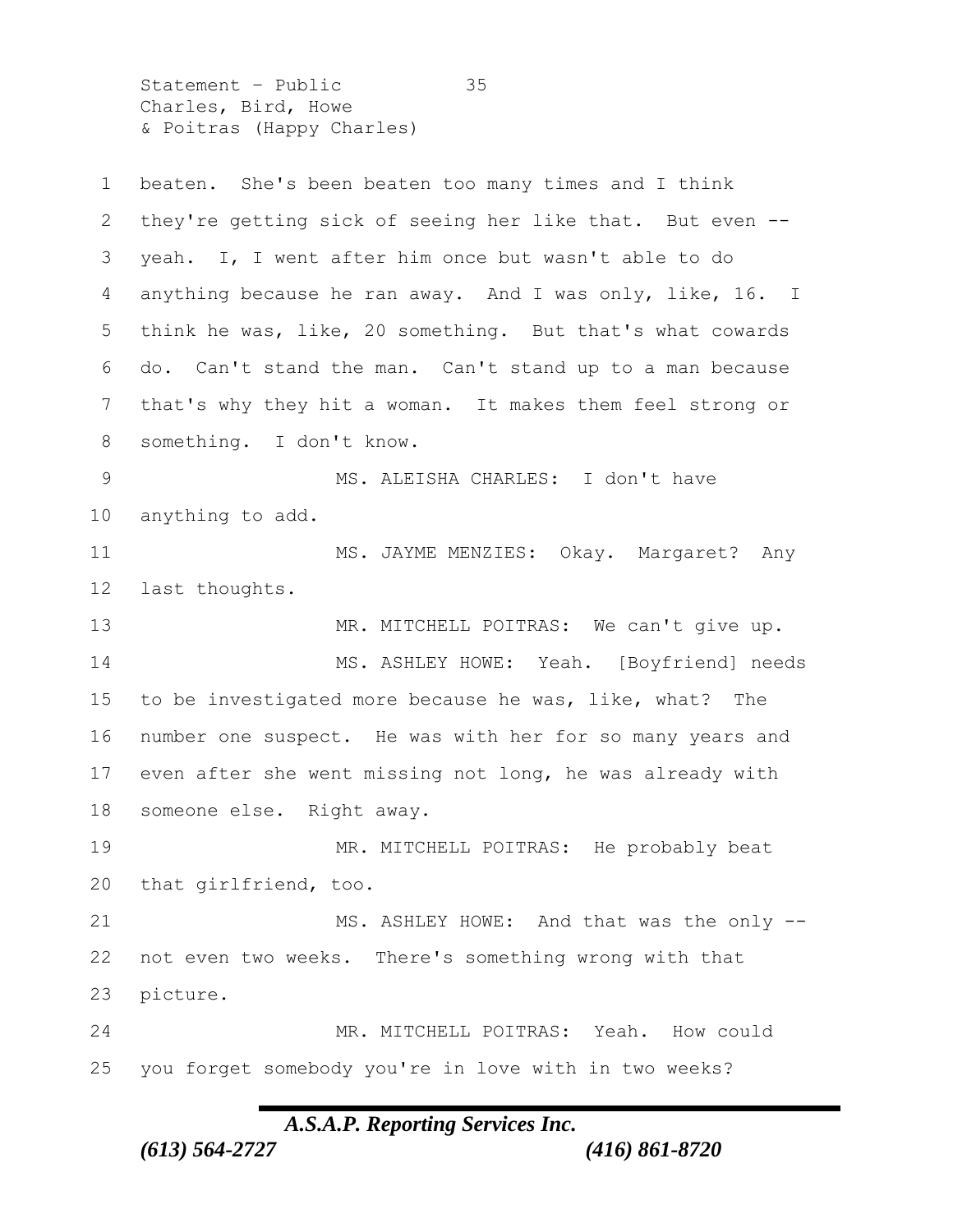Statement - Public 36 Charles, Bird, Howe & Poitras (Happy Charles)

 Because he was with another woman two weeks after she went missing. That doesn't make sense. He should be out there searching for the woman he loved, if he really loved her. It's the mother of his son. I don't know where his head's 5 at, but  $--$ 6 MS. MARGARET BIRD: <del>I'll</del> (<del>inaudible</del>) [When they broke up before I don't] recall seeing him with anyone else or making public or Facebook or anything. MS. ASHLEY HOWE: Yeah. It was public on Facebook right away. That's how we all seen it. 11 MR. MITCHELL POITRAS: Because they were off-and-on a lot, like, for a long time, too. And he's never been with anybody but for some reason, as soon as she went missing, he posted it all over. MS. ASHLEY HOWE: Because he knew she was gone. Who knows, maybe she could have helped, too, if they were together that quick. 18 MR. MITCHELL POITRAS: And he trembled, was trembling. Like, he was trembling when I was questioning him. Why the hell is he trembling if I'm just asking him a simple question of where my sister is? He doesn't need to be like, "Thank you," like, he just -- he can't even look me in the eyes and tell me that he doesn't know where my sister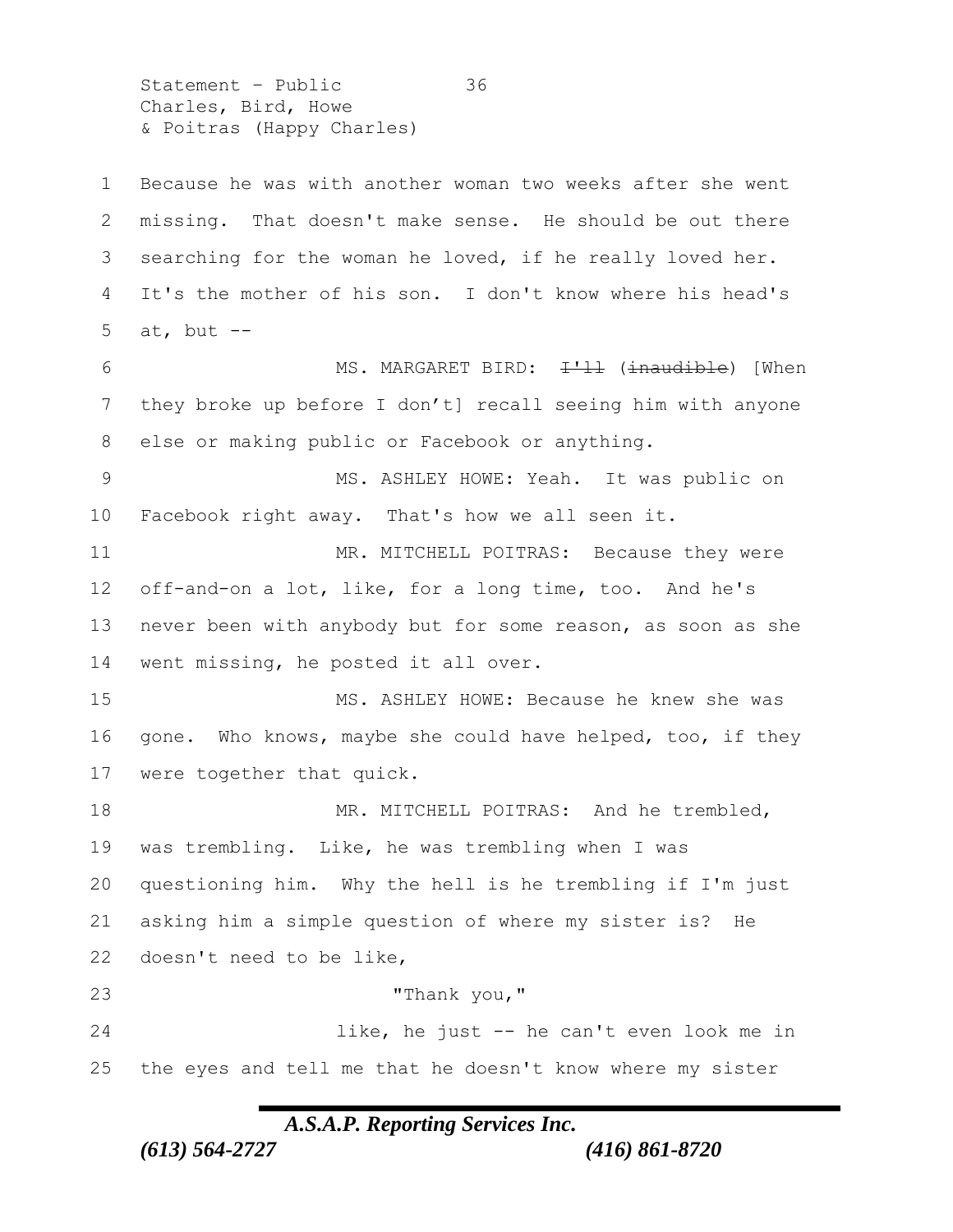Statement – Public 37 Charles, Bird, Howe & Poitras (Happy Charles)

 is. He just keeps looking away, looking everywhere. Like, just can't be a man and look me in the eye and tell me he doesn't know. It just doesn't make sense. I'm sure there's a lot of families out the there that will not, will not be receiving much help, either. Because there's a lot of things happening in this world; it's not, not good at all. MS. ASHLEY HOWE: Most of the unsolved cases are Aboriginal, so that says something. MR. MITCHELL POITRAS: Like, for all we know, it could just be somebody random, even. Because with, with all the crazy people. 12 MS. ASHLEY HOWE: Not much people, like, go missing around here. So -- 14 MR. MITCHELL POITRAS: Yeah. MS. ASHLEY HOWE: It (inaudible) to the fact. It's all I've got to say. Just, we need more help. 17 MR. MITCHELL POITRAS: Yeah. More help 18 from the investigators (inaudible) [as well]. Because we have no authority to good interrogate people, interrogate people. Like, they should have at least investigated him because he was the closest to her. Not just ask him a few questions and say, "Okay. Be on your way." Like, I think, like, now that I think of 25 it, I should have did it at that time, call her in and say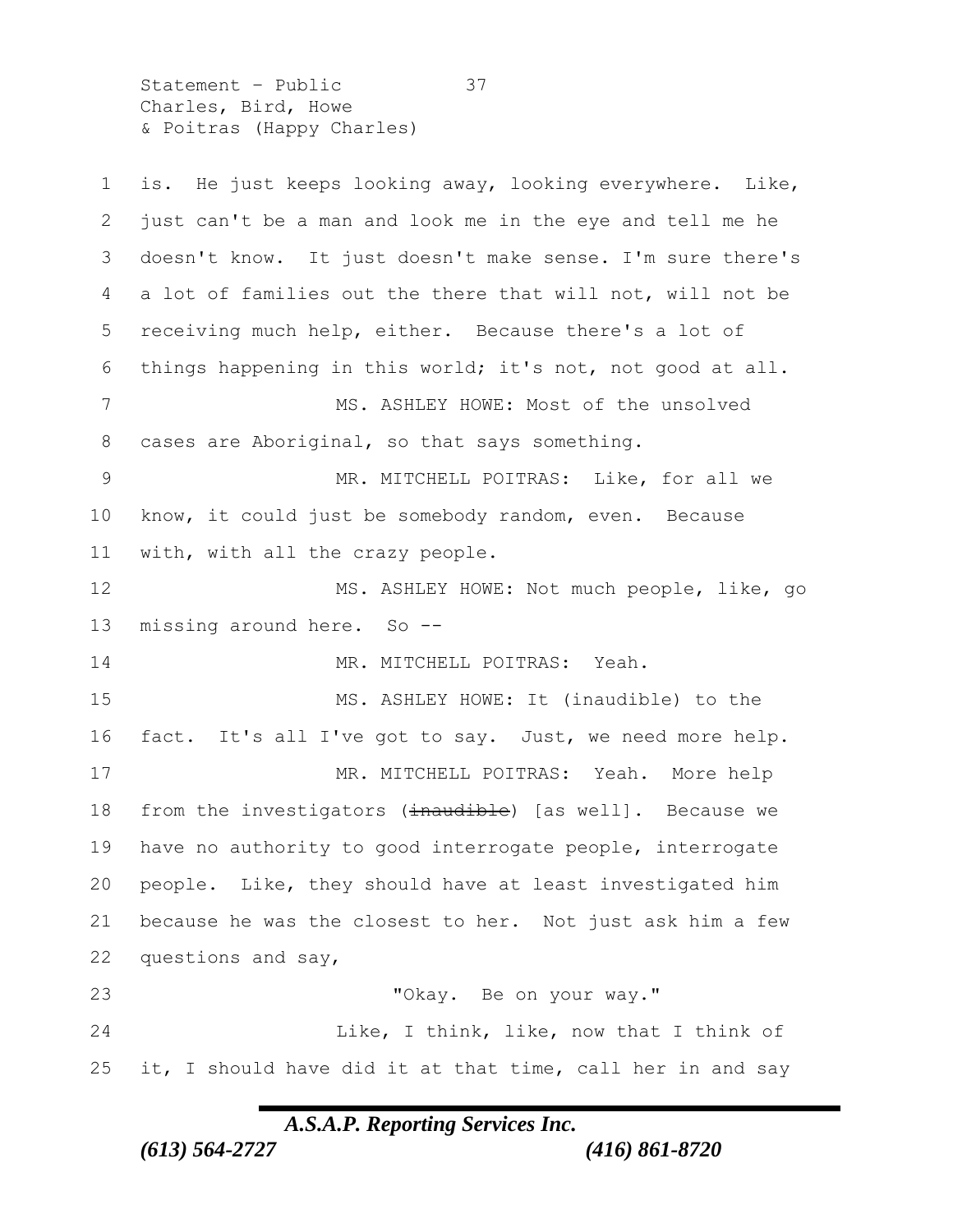Statement - Public 38 Charles, Bird, Howe & Poitras (Happy Charles)

 she'd robbed a bank because that way they'd actually find her. Because they care more about money than the people. They're not there to protect the people, they're there to protect and investment. That's how it is. 5 MS. JAYME MENZIES: It's pretty smart. MR. MITCHELL POITRAS: Um-hum. That's why I can't be Chief. Too honest. 8 MS. JAYME MENZIES: I'll leave that one alone. Well, thanks for sharing, you guys. I'll maybe turn off the recorders, and we can kind of just debrief a little bit. Do that sound okay? 12 MR. MITCHELL POITRAS: Um-hum. --- Whereupon the proceeding concluded.